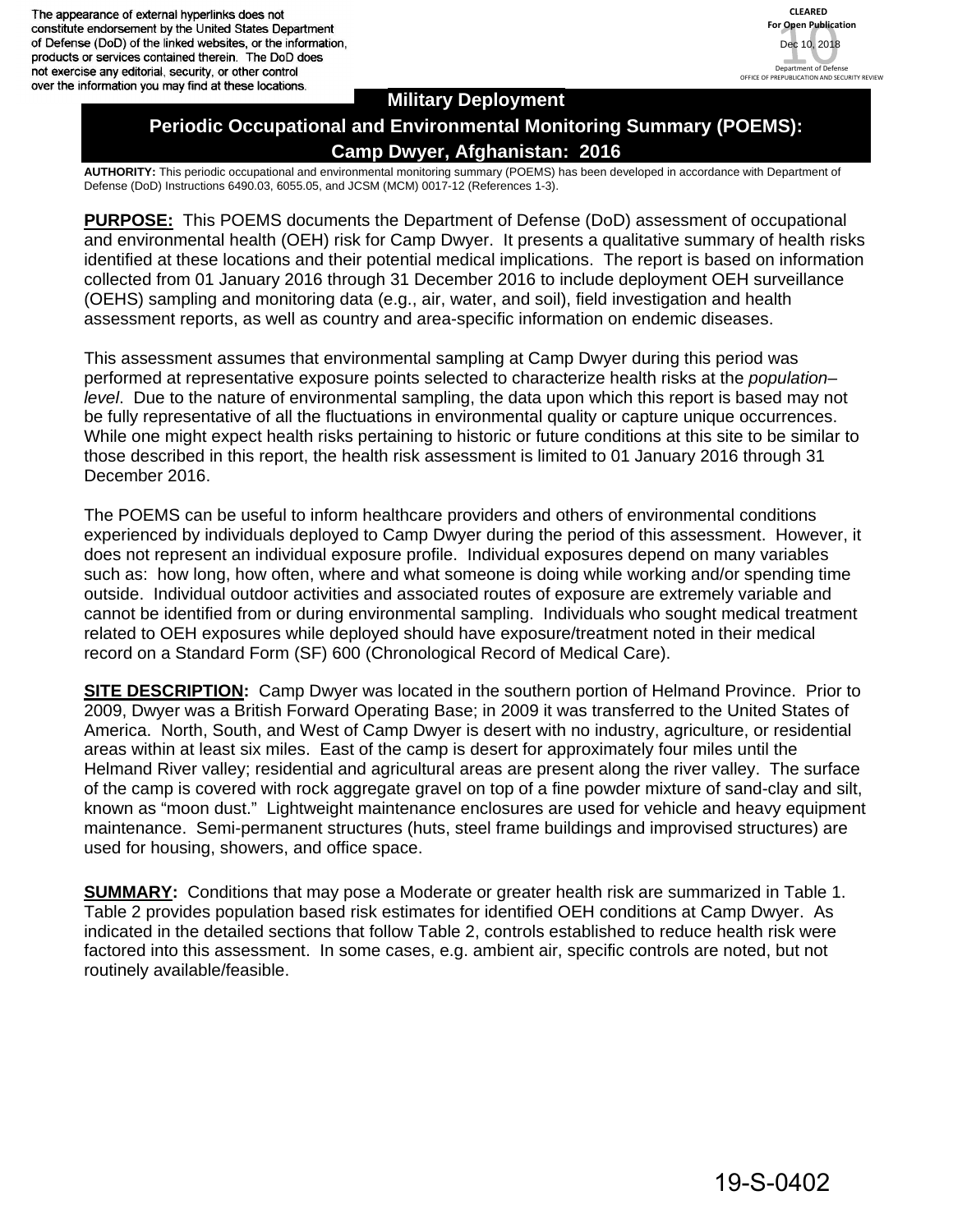### **Table 1: Summary of Occupational and Environmental Conditions with MODERATE or Greater Health Risk**

#### **Short-term health risks & medical implications:**

The following hazards may be associated with potential acute health effects in some personnel during deployment at Camp Dwyer:

Food/waterborne diseases (e.g., bacterial diarrhea, hepatitis A, typhoid/paratyphoid fever, diarrhea-cholera, diarrheaprotozoal, brucellosis, hepatitis E); other endemic diseases (malaria, cutaneous leishmaniasis (acute), leishmaniasisvisceral, Crimean-Congo hemorrhagic fever, sandfly fever, scrub typhus (mite-borne), leptospirosis, Tuberculosis (TB), rabies, anthrax, Q fever, soil transmitted helminthes (hookworm, strongyloidiasis, cutaneous larva migrans)); heat stress; and continuous noise. For food/waterborne diseases (e.g., bacterial diarrhea, hepatitis A, typhoid/paratyphoid fever, diarrhea-cholera, diarrhea-protozoal, brucellosis, hepatitis E), if ingesting local food and water, the health effects can temporarily incapacitate personnel (diarrhea) or result in prolonged illness (hepatitis A, typhoid/paratyphoid fever, brucellosis, hepatitis E). Risks from food/waterborne diseases may have been reduced with preventive medicine controls and mitigation, which includes hepatitis A and typhoid fever vaccinations and only drinking from approved water sources in accordance with standing CENTCOM policy. For other vector-borne endemic diseases (malaria, cutaneous leishmaniasis (acute), leishmaniasis-visceral, Crimean-Congo hemorrhagic fever, sandfly fever, scrub typhus (mite-borne)), these diseases may constitute a significant risk due to exposure to biting vectors; risk reduced to 'Low' by proper wear of the treated uniform, application of repellent to exposed skin, bed net use, and appropriate chemoprophylaxis, as well as minimizing areas of standing water and other vector-breeding areas. For water contact diseases (leptospirosis) activities involving extensive contact with surface water increase risk. For respiratory diseases (TB), personnel in close-quarter conditions could have been at risk for person-to-person spread. Animal contact diseases (rabies, anthrax, Q fever), pose year-round risk. For soil transmitted helminthes (hookworm, strongyloidiasis, cutaneous larva migrans), risk may have been reduced by limiting exposure to soil contaminated with human or animal feces (including not sleeping on bare ground, and not walking barefoot). For heat stress, risk can be greater during months of June through September, and greater for susceptible persons including those older than 45, of low fitness level, unacclimatized, or with underlying medical conditions, and those under operational constraints (equipment, PPE, vehicles). Risks from heat stress may have been reduced with preventive medicine controls, work-rest cycles, proper hydration and nutrition, and mitigation. For continuous noise, risk is high to individuals working near major noise sources (e.g., generators, flightlines, power production, vehicles, helicopters) without proper hearing protection.

Air quality: For inhalable coarse particulate matter less than 10 micrometers in diameter (PM<sub>10</sub>) from environmental dust (including burn pits which may have existed), the  $PM_{10}$  overall short-term health risk was not evaluated due to no data for analysis. For inhalable fine particulate matter less than 2.5 micrometers in diameter (PM $_{2.5}$ ) from environmental dust (including burn pits which may have existed), the  $PM_{2.5}$  overall short-term health risk was not evaluated due to insufficient data for analysis. However, the Camp Dwyer area is a dust-prone desert environment, with a semi-arid climate, also subject to vehicle traffic. Consequently, exposures to PM<sub>10</sub> and PM<sub>2.5</sub> may vary, as conditions may vary, and may result in mild to more serious short-term health effects (e.g., eye, nose or throat and lung irritation) in some personnel while at this site, particularly exposures to high levels of dust such as during high winds or dust storms. For PM<sub>10</sub> and PM<sub>2.5</sub>, certain subgroups of the deployed forces (e.g., those with pre-existing asthma/cardio-pulmonary conditions) are at greatest risk of developing notable health effects. There were no operating burn pits at Camp Dwyer. However, a contractor-operated burn pit was present at Camp Dwyer, located about 2 miles from the Coalition forces berthing, which ceased burning. Burn pits might also have existed elsewhere (e.g., burn pits used by the local population). However, the PM<sub>10</sub> and the PM<sub>2.5</sub> overall short-term health risks specifically for burn pits were not evaluated due to no environmental samples collected near burn pits provided for analysis– see Section 10.7. Where burn pits exist, exposures may vary, and exposures to high levels of PM<sub>10</sub> and PM<sub>2.5</sub> from smoke may result in mild to more serious short-term health effects (e.g., eye, nose or throat and lung irritation) in some personnel and certain subgroups. Although most short-term health effects from exposure to particulate matter and burn pit smoke should have resolved post-deployment, providers should be prepared to consider the relationship between deployment exposures and current complaints. Some individuals may have sought treatment for acute respiratory irritation while at Camp Dwyer. Personnel who reported with symptoms or required treatment while at site(s) with burn pit activity should have exposure and treatment noted in medical record (e.g., electronic medical record and/or on a Standard Form (SF) 600 (Chronological Record of Medical Care).

#### **Long-term health risks & medical implications:**

The following hazards may be associated with potential chronic health effects in some personnel during deployment at Camp Dwyer:

For continuous noise, risk is 'High' to individuals working near major noise sources (e.g., flightlines, generators, power production, vehicles, helicopters) without proper hearing protection. Risk may have been reduced to personnel working near major noise sources (e.g., operations around sources of continuous noise such as flight lines, landing zones, and power production/generators) by wearing proper hearing protection. Certain individuals may need to be followed/evaluated for specific occupational exposures/injuries (e.g., annual audiograms as part of the medical surveillance for those enrolled in the Hearing Conservation Program.

> Page 2 of 22 Reviewed by CENTCOM SG (27 June 2017) Final Approval Date (14 November 2018)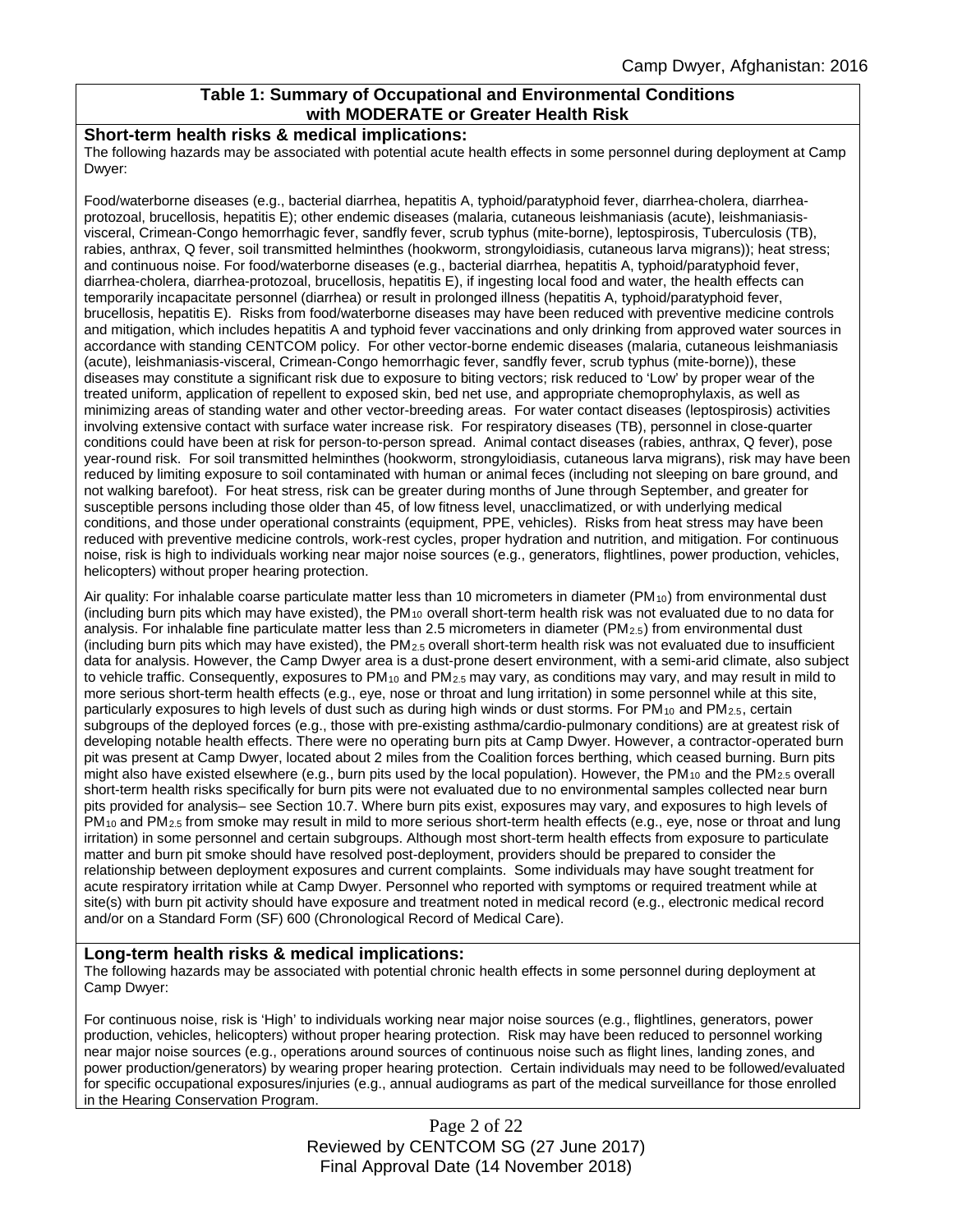Air quality: For inhalable fine particulate matter less than 2.5 micrometers in diameter (PM<sub>2.5</sub>) from environmental dust (including burn pits which may have existed), the overall long-term health risk was not evaluated due to insufficient data for analysis. Inhalable coarse particulate matter less than 10 micrometers in diameter (PM<sub>10</sub>) from environmental dust (including burn pits which may have existed) was not evaluated for long-term health risk due to no data for analysis and no available health guidelines. However, the Camp Dwyer area is a dust-prone desert environment, with a semi-arid climate, also subject to vehicle traffic, and conditions may have varied. There were no operating burn pits at Camp Dwyer. However, a contractor-operated burn pit was present at Camp Dwyer, located about 2 miles from the Coalition forces berthing, which ceased burning. Burn pits might also have existed elsewhere (e.g., burn pits used by the local population). However, the  $PM_{10}$  and the PM<sub>2.5</sub> overall long-term health risks specifically for burn pits were not evaluated due to no environmental samples collected near burn pits provided for analysis– see Section 10.7. However, burn pit exposures may vary, as conditions may have varied. For inhalational exposure to high levels of dust containing PM<sub>10</sub> and PM<sub>2.5</sub>, such as during high winds or dust storms, and for exposures to burn pit smoke, it is considered possible that some otherwise healthy personnel, who were exposed for a long-term period to dust and particulate matter, could develop certain health conditions (e.g., reduced lung function, cardiopulmonary disease). Personnel with a history of asthma or cardiopulmonary disease could potentially be more likely to develop such chronic health conditions. While the dust and particulate matter exposures and exposures to burn pits are acknowledged, at this time there were no specific recommended, post-deployment medical surveillance evaluations or treatments. Providers should still consider overall individual health status (e.g., any underlying conditions/susceptibilities) and any potential unique individual exposures (such as burn pits/barrels, incinerators, occupational or specific personal dosimeter data) when assessing individual concerns. Certain individuals may need to be followed/evaluated for specific occupational exposures/injuries (e.g., annual audiograms as part of the medical surveillance for those enrolled in the Hearing Conservation Program; and personnel covered by Respiratory Protection Program and/or Hazardous Waste/Emergency Responders Medical Surveillance).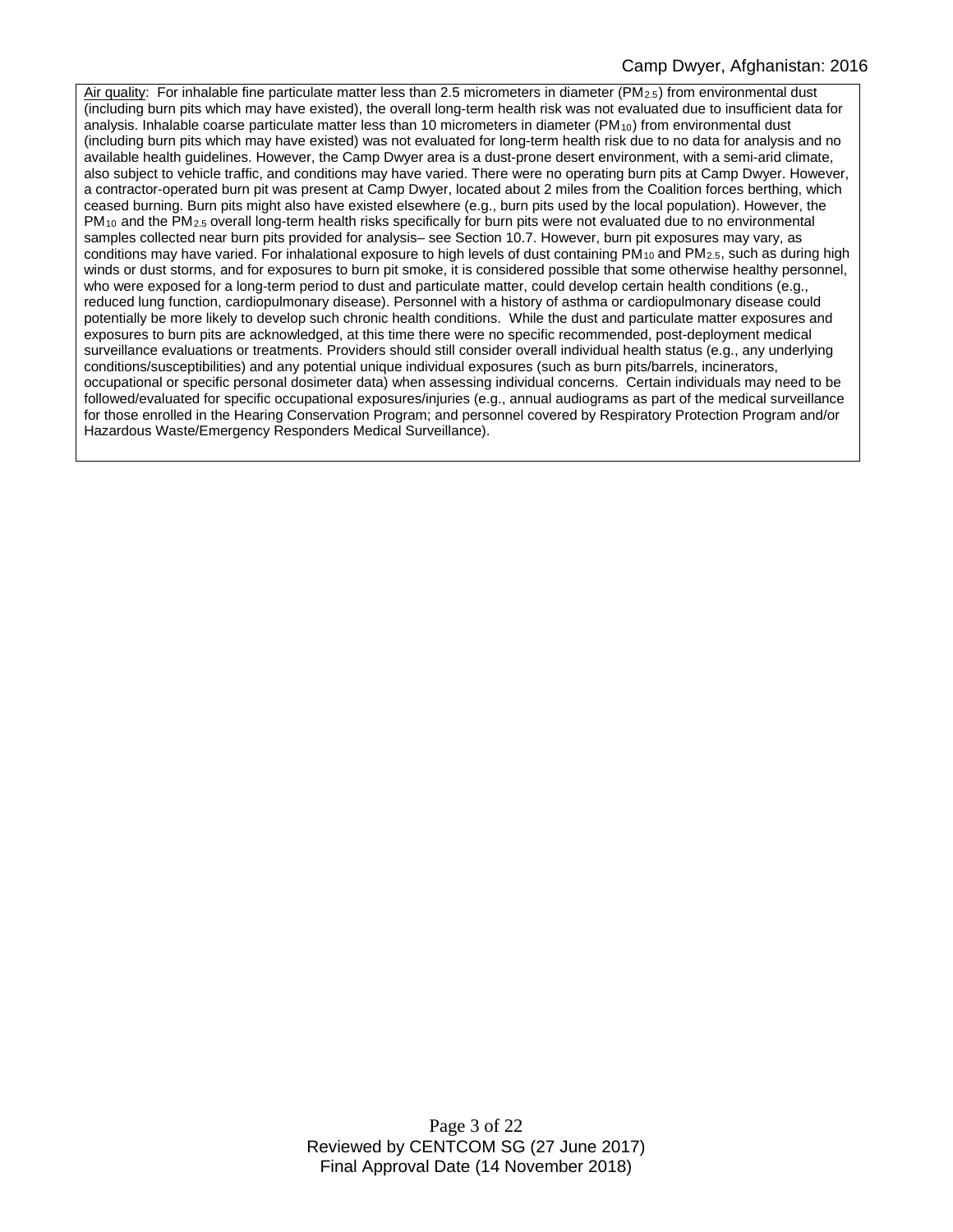| Source of<br><b>Identified Health</b><br>Risk <sup>3</sup>                        | Unmitigated Health Risk Estimate <sup>4</sup>                                                                                                                                                                                                                                                                                                                                                                                                                                                                                                                                                                                                                                                                                                                                                              | <b>Control Measures</b><br>Implemented                                                                                                                 | <b>Residual Health Risk Estimate<sup>4</sup></b>                                                                                                                                                                                                                                                                                                                                                                                                                                                                                                                                                                                                                                                                                                                                                           |
|-----------------------------------------------------------------------------------|------------------------------------------------------------------------------------------------------------------------------------------------------------------------------------------------------------------------------------------------------------------------------------------------------------------------------------------------------------------------------------------------------------------------------------------------------------------------------------------------------------------------------------------------------------------------------------------------------------------------------------------------------------------------------------------------------------------------------------------------------------------------------------------------------------|--------------------------------------------------------------------------------------------------------------------------------------------------------|------------------------------------------------------------------------------------------------------------------------------------------------------------------------------------------------------------------------------------------------------------------------------------------------------------------------------------------------------------------------------------------------------------------------------------------------------------------------------------------------------------------------------------------------------------------------------------------------------------------------------------------------------------------------------------------------------------------------------------------------------------------------------------------------------------|
| <b>AIR</b>                                                                        |                                                                                                                                                                                                                                                                                                                                                                                                                                                                                                                                                                                                                                                                                                                                                                                                            |                                                                                                                                                        |                                                                                                                                                                                                                                                                                                                                                                                                                                                                                                                                                                                                                                                                                                                                                                                                            |
| Particulate<br>matter less than<br>10 micrometers<br>in diameter<br>$(PM_{10})$   | Short-term: No data were available for<br>analysis to characterize health risk.<br>Acute health effects (e.g., upper<br>respiratory tract irritation) may occur<br>and may be more pronounced during<br>peak days. More serious effects are<br>possible in susceptible persons (e.g.,<br>those with asthma/pre-existing<br>respiratory diseases).<br>Long-term: No available health                                                                                                                                                                                                                                                                                                                                                                                                                        |                                                                                                                                                        | Short-term: No data were available for<br>analysis to characterize health risk.<br>Acute health effects (e.g., upper<br>respiratory tract irritation) may occur<br>and may be more pronounced during<br>peak days. More serious effects are<br>possible in susceptible persons (e.g.,<br>those with asthma/pre-existing<br>respiratory diseases).                                                                                                                                                                                                                                                                                                                                                                                                                                                          |
|                                                                                   | guidelines                                                                                                                                                                                                                                                                                                                                                                                                                                                                                                                                                                                                                                                                                                                                                                                                 |                                                                                                                                                        | Long-term: No health guidelines                                                                                                                                                                                                                                                                                                                                                                                                                                                                                                                                                                                                                                                                                                                                                                            |
| Particulate<br>matter less than<br>2.5 micrometers<br>in diameter<br>$(PM_{2.5})$ | Short-term: Data not representative of<br>exposure and is insufficient to<br>characterize risk. Because Camp<br>Dwyer is situated in a dusty semi-arid<br>desert environment, a majority of the<br>time mild acute (short term) health<br>effects are anticipated. Elevated levels<br>may produce mild eye, nose, or throat<br>irritation in some personnel and pre-<br>existing health conditions (e.g.,<br>asthma, or cardiopulmonary diseases)<br>may be exacerbated.<br>Long-term: Data not representative of<br>exposure and is insufficient to<br>characterize risk. A small percentage<br>of personnel may be at increased risk<br>for developing chronic conditions,<br>particularly those more susceptible to<br>acute effects (e.g., those with<br>asthma/pre-existing respiratory<br>diseases). | Limiting strenuous<br>physical activities when air<br>quality is especially poor;<br>and actions such as<br>closing tent flaps,<br>windows, and doors. | Short-term: Data not representative of<br>exposure and is insufficient to<br>characterize risk. Because Camp<br>Dwyer is situated in a dusty semi-arid<br>desert environment, a majority of the<br>time mild acute (short term) health<br>effects are anticipated. Elevated levels<br>may produce mild eye, nose, or throat<br>irritation in some personnel and pre-<br>existing health conditions (e.g.,<br>asthma, or cardiopulmonary diseases)<br>may be exacerbated.<br>Long-term: Data not representative of<br>exposure and is insufficient to<br>characterize risk. A small percentage<br>of personnel may be at increased risk<br>for developing chronic conditions,<br>particularly those more susceptible to<br>acute effects (e.g., those with<br>asthma/pre-existing respiratory<br>diseases). |
| <b>Military Unique</b>                                                            |                                                                                                                                                                                                                                                                                                                                                                                                                                                                                                                                                                                                                                                                                                                                                                                                            |                                                                                                                                                        |                                                                                                                                                                                                                                                                                                                                                                                                                                                                                                                                                                                                                                                                                                                                                                                                            |
| Non-ionizing                                                                      | Short-term: Low                                                                                                                                                                                                                                                                                                                                                                                                                                                                                                                                                                                                                                                                                                                                                                                            |                                                                                                                                                        | Short-term: Low                                                                                                                                                                                                                                                                                                                                                                                                                                                                                                                                                                                                                                                                                                                                                                                            |
| Radiation                                                                         | Long-term: Low                                                                                                                                                                                                                                                                                                                                                                                                                                                                                                                                                                                                                                                                                                                                                                                             |                                                                                                                                                        | Long-term: Low                                                                                                                                                                                                                                                                                                                                                                                                                                                                                                                                                                                                                                                                                                                                                                                             |
| <b>ENDEMIC</b><br><b>DISEASE</b>                                                  |                                                                                                                                                                                                                                                                                                                                                                                                                                                                                                                                                                                                                                                                                                                                                                                                            |                                                                                                                                                        |                                                                                                                                                                                                                                                                                                                                                                                                                                                                                                                                                                                                                                                                                                                                                                                                            |
| Food<br>borne/Waterborne<br>(e.g., diarrhea-<br>bacteriological)                  | Short-term: High (bacterial diarrhea,<br>hepatitis A, typhoid/paratyphoid fever)<br>to Moderate (diarrhea-cholera,<br>diarrhea-protozoal, brucellosis,<br>hepatitis E) to Low (polio) if ingesting<br>local food/water, the health effects can<br>temporarily incapacitate personnel<br>(diarrhea) or result in prolonged illness<br>(hepatitis A, typhoid fever, hepatitis E,<br>brucellosis).                                                                                                                                                                                                                                                                                                                                                                                                            | Preventive measures<br>include hepatitis A and<br>typhoid fever vaccination<br>and consumption of food<br>and water only from<br>approved sources.     | Short-term: Low to none                                                                                                                                                                                                                                                                                                                                                                                                                                                                                                                                                                                                                                                                                                                                                                                    |
|                                                                                   | Long-term: none identified                                                                                                                                                                                                                                                                                                                                                                                                                                                                                                                                                                                                                                                                                                                                                                                 |                                                                                                                                                        | Long-term: No data available                                                                                                                                                                                                                                                                                                                                                                                                                                                                                                                                                                                                                                                                                                                                                                               |
| Arthropod Vector<br><b>Borne</b>                                                  | Short-term: High (malaria) to<br>Moderate (leishmaniasis-cutaneous<br>and visceral, Crimean-Congo<br>hemorrhagic fever, sandfly fever, scrub<br>typhus-miteborne) to Low (plague,<br>West Nile fever).                                                                                                                                                                                                                                                                                                                                                                                                                                                                                                                                                                                                     | Preventive measures<br>include proper wear of<br>treated uniform,<br>application of repellent to<br>exposed skin, bed net<br>use, minimizing areas of  | Short-term: Low                                                                                                                                                                                                                                                                                                                                                                                                                                                                                                                                                                                                                                                                                                                                                                                            |

**Table 2. Population-Based Health Risk Estimates – Camp Dwyer 1, 2**

Page 4 of 22 Reviewed by CENTCOM SG (27 June 2017) Final Approval Date (14 November 2018)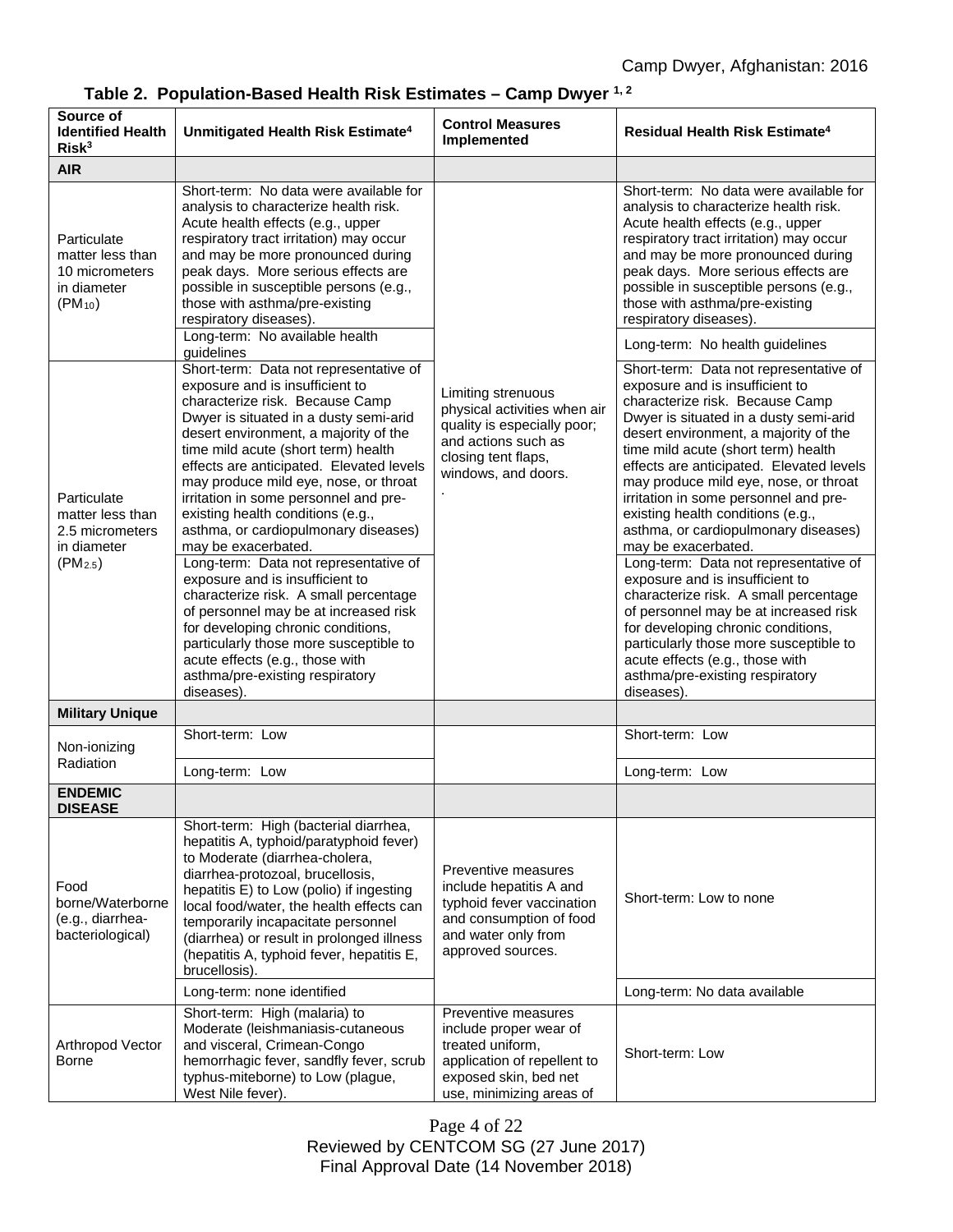| Source of<br><b>Identified Health</b><br>Risk <sup>3</sup> | Unmitigated Health Risk Estimate <sup>4</sup>                                                                                                                                                                                                                                                                       | <b>Control Measures</b><br>Implemented                                                                                                                                                                                                                                                                                            | <b>Residual Health Risk Estimate<sup>4</sup></b>                                                                                                                                                                                                                                                                                                                 |
|------------------------------------------------------------|---------------------------------------------------------------------------------------------------------------------------------------------------------------------------------------------------------------------------------------------------------------------------------------------------------------------|-----------------------------------------------------------------------------------------------------------------------------------------------------------------------------------------------------------------------------------------------------------------------------------------------------------------------------------|------------------------------------------------------------------------------------------------------------------------------------------------------------------------------------------------------------------------------------------------------------------------------------------------------------------------------------------------------------------|
|                                                            | Long-term: Low (leishmaniasis-visceral<br>infection).                                                                                                                                                                                                                                                               | standing water and<br>appropriate<br>chemoprophylaxis.                                                                                                                                                                                                                                                                            | Long-term: No data available                                                                                                                                                                                                                                                                                                                                     |
| <b>Water-Contact</b>                                       | Short-term: Moderate (leptospirosis).                                                                                                                                                                                                                                                                               | Recreational swimming in<br>surface waters not likely in                                                                                                                                                                                                                                                                          | Short-term: Low (leptospirosis).                                                                                                                                                                                                                                                                                                                                 |
| (e.g., wading,<br>swimming)                                | Long-term: No data available                                                                                                                                                                                                                                                                                        | this area of Afghanistan<br>during this time period.                                                                                                                                                                                                                                                                              | Long-term: No data available                                                                                                                                                                                                                                                                                                                                     |
| Respiratory                                                | Short-term: Moderate [tuberculosis<br>(TB) to Low (meningococcal<br>meningitis, Middle East respiratory<br>syndrome coronavirus (MERS-CoV)].                                                                                                                                                                        | Providing adequate living<br>and work space; medical<br>screening; vaccination.                                                                                                                                                                                                                                                   | Short-term: Low                                                                                                                                                                                                                                                                                                                                                  |
|                                                            | Long-term: No data available                                                                                                                                                                                                                                                                                        |                                                                                                                                                                                                                                                                                                                                   | Long-term: No data available                                                                                                                                                                                                                                                                                                                                     |
|                                                            | Short-term: Moderate (rabies, anthrax,<br>Q-fever) to Low (avian Influenza).                                                                                                                                                                                                                                        | Prohibiting contact with,<br>adoption, or feeding of                                                                                                                                                                                                                                                                              | Short-term: No data available                                                                                                                                                                                                                                                                                                                                    |
| <b>Animal Contact</b>                                      | Long-term: Low (rabies)                                                                                                                                                                                                                                                                                             | feral animals IAW U.S.<br><b>Central Command</b><br>(CENTCOM) General<br>Order (GO) 1C. Risks are<br>further reduced in the<br>event of assessed contact<br>by prompt post-exposure<br>rabies prophylaxis IAW<br>The Center for Disease<br>Control's (CDC) Advisory<br>Committee on<br><b>Immunization Practices</b><br>guidance. | Long-term: No data available                                                                                                                                                                                                                                                                                                                                     |
| Soil-transmitted                                           | Short-term: Moderate for soil<br>transmitted helminthes (hookworm,<br>strongyloidiasis, cutaneous larva<br>migrans).                                                                                                                                                                                                | Risk was reduced to Low<br>by limiting exposure to soil<br>contaminated with human<br>or animal feces (including                                                                                                                                                                                                                  | Short-term: Low                                                                                                                                                                                                                                                                                                                                                  |
|                                                            | Long-term: No data available                                                                                                                                                                                                                                                                                        | sleeping on bare ground,<br>and walking barefoot).                                                                                                                                                                                                                                                                                | Long-term: No data available                                                                                                                                                                                                                                                                                                                                     |
| <b>VENOMOUS</b><br><b>ANIMAL/</b><br><b>INSECTS</b>        |                                                                                                                                                                                                                                                                                                                     |                                                                                                                                                                                                                                                                                                                                   |                                                                                                                                                                                                                                                                                                                                                                  |
| Snakes,<br>scorpions, and<br>spiders                       | Short-term: Low; If encountered,<br>effects of venom vary with species<br>from mild localized swelling (e.g.,<br>Scorpiops lindbergi) to potentially<br>lethal effects (e.g., Gloydius halys).<br>Long-term: No data available                                                                                      | Risk reduced by avoiding<br>contact, proper wear of<br>uniform (especially<br>footwear), and proper and<br>timely treatment.                                                                                                                                                                                                      | Short-term: Low; If encountered,<br>effects of venom vary with species<br>from mild localized swelling (e.g.,<br>Scorpiops lindbergi) to potentially<br>lethal effects (e.g., Gloydius halys).<br>Long-term: No data available                                                                                                                                   |
| <b>HEAT/COLD</b><br><b>STRESS</b>                          |                                                                                                                                                                                                                                                                                                                     |                                                                                                                                                                                                                                                                                                                                   |                                                                                                                                                                                                                                                                                                                                                                  |
| Heat                                                       | Short-term: Risk of heat injury is High<br>for June-September and Low for all<br>other months.<br>Long-term: Low; however, the risk<br>may be greater to certain susceptible<br>persons-those older (i.e., greater than<br>45 years), in lesser physical shape, or<br>with underlying medical/health<br>conditions. | Work-rest cycles, proper<br>hydration and nutrition,<br>and Wet Bulb Globe<br>Temperature (WBGT)<br>monitoring.                                                                                                                                                                                                                   | Short-term: Risk of heat injury in<br>unacclimatized or susceptible<br>personnel is Moderate for June-<br>September and Low for all others.<br>Long-term: Low; however, the risk<br>may be greater to certain susceptible<br>persons-those older (i.e., greater than<br>45 years), in lesser physical shape, or<br>with underlying medical/health<br>conditions. |
| Cold                                                       | Short-term: Low risk of cold<br>stress/injury.                                                                                                                                                                                                                                                                      | Risks from cold stress<br>reduced with protective                                                                                                                                                                                                                                                                                 | Short-term: Low risk of cold<br>stress/injury.                                                                                                                                                                                                                                                                                                                   |

Page 5 of 22 Reviewed by CENTCOM SG (27 June 2017) Final Approval Date (14 November 2018)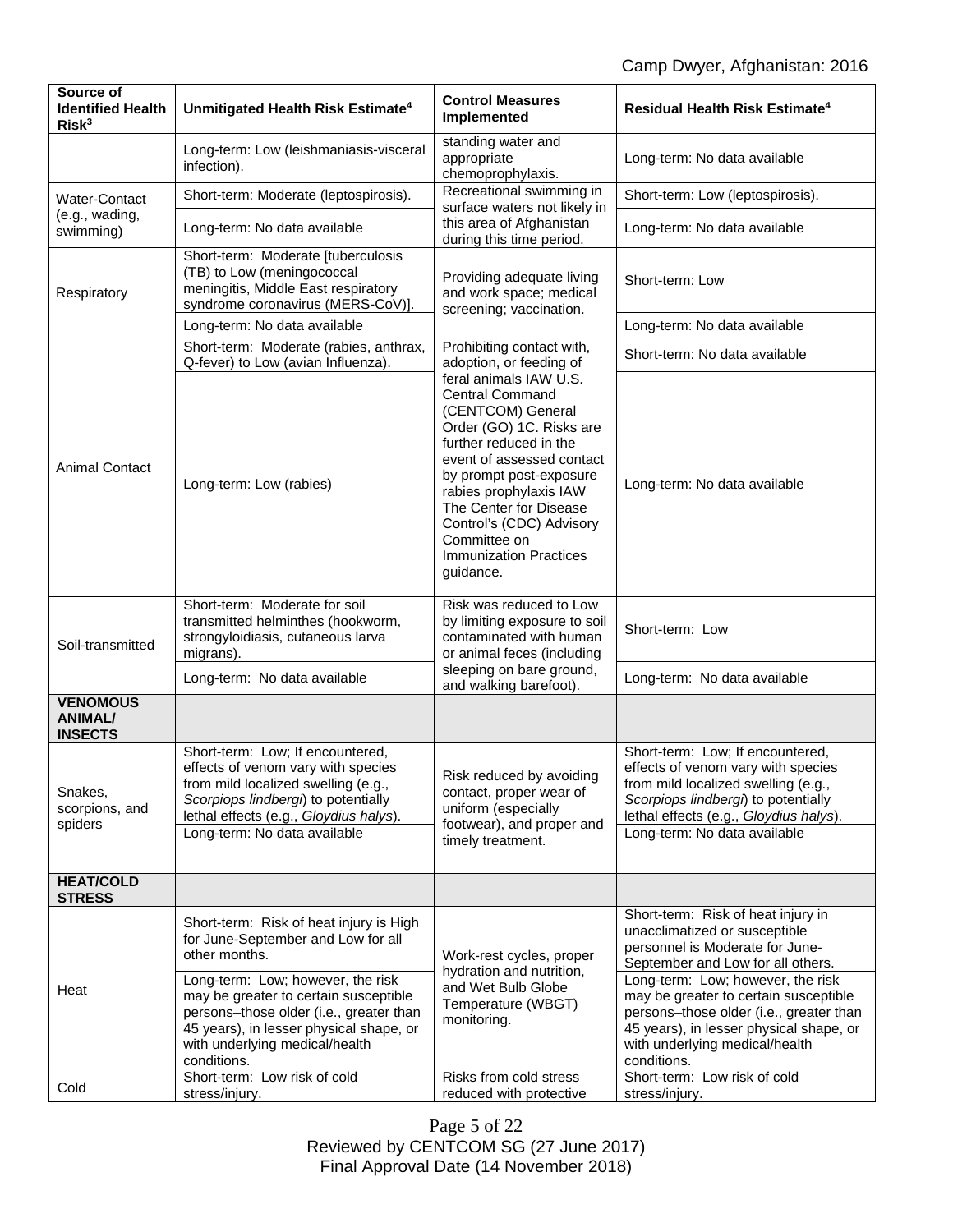| Source of<br><b>Identified Health</b><br>Risk <sup>3</sup> | Unmitigated Health Risk Estimate <sup>4</sup>                                                                                                                                                                                                                                                                                                                                                                                                                                                                                                                                                                                                                                                                                                                                                                                                                                                                                                                                                                                                                                                                                                                                                                                                                                                                                                                                                                                                                                                                                     | <b>Control Measures</b><br>Implemented                                                                                                                                                                                                   | Residual Health Risk Estimate <sup>4</sup>                                                                                                                                                                                                                                                                                                                                                                                                                                                                                                                                                                                                                                                                                                                                                                                                                                                                                                                                                                                                                                                                                                                                                                                                                                                                                                                                                                                                                                                                                        |
|------------------------------------------------------------|-----------------------------------------------------------------------------------------------------------------------------------------------------------------------------------------------------------------------------------------------------------------------------------------------------------------------------------------------------------------------------------------------------------------------------------------------------------------------------------------------------------------------------------------------------------------------------------------------------------------------------------------------------------------------------------------------------------------------------------------------------------------------------------------------------------------------------------------------------------------------------------------------------------------------------------------------------------------------------------------------------------------------------------------------------------------------------------------------------------------------------------------------------------------------------------------------------------------------------------------------------------------------------------------------------------------------------------------------------------------------------------------------------------------------------------------------------------------------------------------------------------------------------------|------------------------------------------------------------------------------------------------------------------------------------------------------------------------------------------------------------------------------------------|-----------------------------------------------------------------------------------------------------------------------------------------------------------------------------------------------------------------------------------------------------------------------------------------------------------------------------------------------------------------------------------------------------------------------------------------------------------------------------------------------------------------------------------------------------------------------------------------------------------------------------------------------------------------------------------------------------------------------------------------------------------------------------------------------------------------------------------------------------------------------------------------------------------------------------------------------------------------------------------------------------------------------------------------------------------------------------------------------------------------------------------------------------------------------------------------------------------------------------------------------------------------------------------------------------------------------------------------------------------------------------------------------------------------------------------------------------------------------------------------------------------------------------------|
|                                                            | Long-term: Low; Long-term health<br>implications from cold injuries are rare<br>but can occur, especially from more<br>serious injuries such as frost bite.                                                                                                                                                                                                                                                                                                                                                                                                                                                                                                                                                                                                                                                                                                                                                                                                                                                                                                                                                                                                                                                                                                                                                                                                                                                                                                                                                                       | measures such as use of<br>the buddy system, limiting<br>exposure during cold<br>weather, proper hydration<br>and nutrition, and proper<br>wear of issued protective<br>clothing.                                                        | Long-term: Low; Long-term health<br>implications from cold injuries are rare<br>but can occur, especially from more<br>serious injuries such as frost bite.                                                                                                                                                                                                                                                                                                                                                                                                                                                                                                                                                                                                                                                                                                                                                                                                                                                                                                                                                                                                                                                                                                                                                                                                                                                                                                                                                                       |
| <b>NOISE</b>                                               |                                                                                                                                                                                                                                                                                                                                                                                                                                                                                                                                                                                                                                                                                                                                                                                                                                                                                                                                                                                                                                                                                                                                                                                                                                                                                                                                                                                                                                                                                                                                   |                                                                                                                                                                                                                                          |                                                                                                                                                                                                                                                                                                                                                                                                                                                                                                                                                                                                                                                                                                                                                                                                                                                                                                                                                                                                                                                                                                                                                                                                                                                                                                                                                                                                                                                                                                                                   |
| Continuous                                                 | Short-term: Moderate                                                                                                                                                                                                                                                                                                                                                                                                                                                                                                                                                                                                                                                                                                                                                                                                                                                                                                                                                                                                                                                                                                                                                                                                                                                                                                                                                                                                                                                                                                              | Hearing protection used                                                                                                                                                                                                                  | Short-term: Low                                                                                                                                                                                                                                                                                                                                                                                                                                                                                                                                                                                                                                                                                                                                                                                                                                                                                                                                                                                                                                                                                                                                                                                                                                                                                                                                                                                                                                                                                                                   |
| (Flight line,<br>Power<br>Production)                      | Long-term: High                                                                                                                                                                                                                                                                                                                                                                                                                                                                                                                                                                                                                                                                                                                                                                                                                                                                                                                                                                                                                                                                                                                                                                                                                                                                                                                                                                                                                                                                                                                   | by personnel in higher risk<br>areas.                                                                                                                                                                                                    | Long-term: Low                                                                                                                                                                                                                                                                                                                                                                                                                                                                                                                                                                                                                                                                                                                                                                                                                                                                                                                                                                                                                                                                                                                                                                                                                                                                                                                                                                                                                                                                                                                    |
| <b>Unique</b><br>Incidents/<br><b>Concerns</b>             |                                                                                                                                                                                                                                                                                                                                                                                                                                                                                                                                                                                                                                                                                                                                                                                                                                                                                                                                                                                                                                                                                                                                                                                                                                                                                                                                                                                                                                                                                                                                   |                                                                                                                                                                                                                                          |                                                                                                                                                                                                                                                                                                                                                                                                                                                                                                                                                                                                                                                                                                                                                                                                                                                                                                                                                                                                                                                                                                                                                                                                                                                                                                                                                                                                                                                                                                                                   |
| Fuel/petroleum                                             | Short-term: Low                                                                                                                                                                                                                                                                                                                                                                                                                                                                                                                                                                                                                                                                                                                                                                                                                                                                                                                                                                                                                                                                                                                                                                                                                                                                                                                                                                                                                                                                                                                   |                                                                                                                                                                                                                                          | Short-term: Low                                                                                                                                                                                                                                                                                                                                                                                                                                                                                                                                                                                                                                                                                                                                                                                                                                                                                                                                                                                                                                                                                                                                                                                                                                                                                                                                                                                                                                                                                                                   |
| products/<br>industrial<br>chemical spills                 | Long-term: Low                                                                                                                                                                                                                                                                                                                                                                                                                                                                                                                                                                                                                                                                                                                                                                                                                                                                                                                                                                                                                                                                                                                                                                                                                                                                                                                                                                                                                                                                                                                    | Secondary containment of<br>fuel storage.                                                                                                                                                                                                | Long-term: Low                                                                                                                                                                                                                                                                                                                                                                                                                                                                                                                                                                                                                                                                                                                                                                                                                                                                                                                                                                                                                                                                                                                                                                                                                                                                                                                                                                                                                                                                                                                    |
| Pesticides/Pest                                            | Short-term: Low                                                                                                                                                                                                                                                                                                                                                                                                                                                                                                                                                                                                                                                                                                                                                                                                                                                                                                                                                                                                                                                                                                                                                                                                                                                                                                                                                                                                                                                                                                                   |                                                                                                                                                                                                                                          | Short-term: Low                                                                                                                                                                                                                                                                                                                                                                                                                                                                                                                                                                                                                                                                                                                                                                                                                                                                                                                                                                                                                                                                                                                                                                                                                                                                                                                                                                                                                                                                                                                   |
| Control                                                    | Long-term: Low                                                                                                                                                                                                                                                                                                                                                                                                                                                                                                                                                                                                                                                                                                                                                                                                                                                                                                                                                                                                                                                                                                                                                                                                                                                                                                                                                                                                                                                                                                                    | See Section 10.4                                                                                                                                                                                                                         | Long-term: Low                                                                                                                                                                                                                                                                                                                                                                                                                                                                                                                                                                                                                                                                                                                                                                                                                                                                                                                                                                                                                                                                                                                                                                                                                                                                                                                                                                                                                                                                                                                    |
| <b>Burn Pits</b>                                           | Short-term: There were no operating<br>burn pits at Camp Dwyer. However, a<br>contractor-operated burn pit was<br>present at Camp Dwyer, located about<br>2 miles from the Coalition forces<br>berthing, which ceased burning. Burn<br>pits might also have existed elsewhere<br>(e.g., burn pits used by the local<br>population). No samples<br>near/adjacent to any operating burn<br>pits were provided for analysis. Burn<br>pit exposures may vary, and exposure<br>to high levels of PM <sub>10</sub> and PM <sub>2.5</sub> in the<br>smoke may also result in mild to more<br>serious short-term health effects (e.g.,<br>eye, nose or throat and lung irritation)<br>in some personnel and certain<br>subgroups, such as those with pre-<br>existing health conditions (e.g.,<br>asthma, or cardiopulmonary diseases),<br>while at this site.<br>Long-term: No data available to<br>evaluate long-term risk. Consequently,<br>the PM <sub>10</sub> and the PM <sub>2.5</sub> overall long-<br>term health risks specifically for burn<br>pits were not evaluated - see Section<br>10.7. Exposure to burn pit smoke is<br>variable. Exposure to high levels of<br>PM <sub>10</sub> and PM <sub>2.5</sub> in the smoke may be<br>associated with some otherwise<br>healthy personnel, who were exposed<br>for a long-term period, possibly<br>developing certain health conditions<br>(e.g., reduced lung function,<br>cardiopulmonary disease). Personnel<br>with a history of asthma or<br>cardiopulmonary disease could | Control measures may<br>have included locating<br>burn pits downwind of<br>prevailing winds,<br>increased distance from<br>living and working areas<br>when possible, and<br>improved waste<br>segregation and<br>management techniques. | Short-term: There were no operating<br>burn pits at Camp Dwyer. However, a<br>contractor-operated burn pit was<br>present at Camp Dwyer, located about<br>2 miles from the Coalition forces<br>berthing, which ceased burning. Burn<br>pits might also have existed elsewhere<br>(e.g., burn pits used by the local<br>population). No samples near/adjacent<br>to any operating burn pits were<br>provided for analysis. Burn pit<br>exposures may vary, and exposure to<br>high levels of PM <sub>10</sub> and PM <sub>2.5</sub> in the<br>smoke may also result in mild to more<br>serious short-term health effects (e.g.,<br>eye, nose or throat and lung irritation)<br>in some personnel and certain<br>subgroups, such as those with pre-<br>existing health conditions (e.g.,<br>asthma, or cardiopulmonary diseases),<br>while at this site.<br>Long-term: No data available to<br>evaluate long-term risk. Consequently,<br>the PM <sub>10</sub> and the PM <sub>2.5</sub> overall long-<br>term health risks specifically for burn<br>pits were not evaluated - see Section<br>10.7. Exposure to burn pit smoke is<br>variable. Exposure to high levels of<br>PM <sub>10</sub> and PM <sub>2.5</sub> in the smoke may be<br>associated with some otherwise<br>healthy personnel, who were exposed<br>for a long-term period, possibly<br>developing certain health conditions<br>(e.g., reduced lung function,<br>cardiopulmonary disease). Personnel<br>with a history of asthma or<br>cardiopulmonary disease could |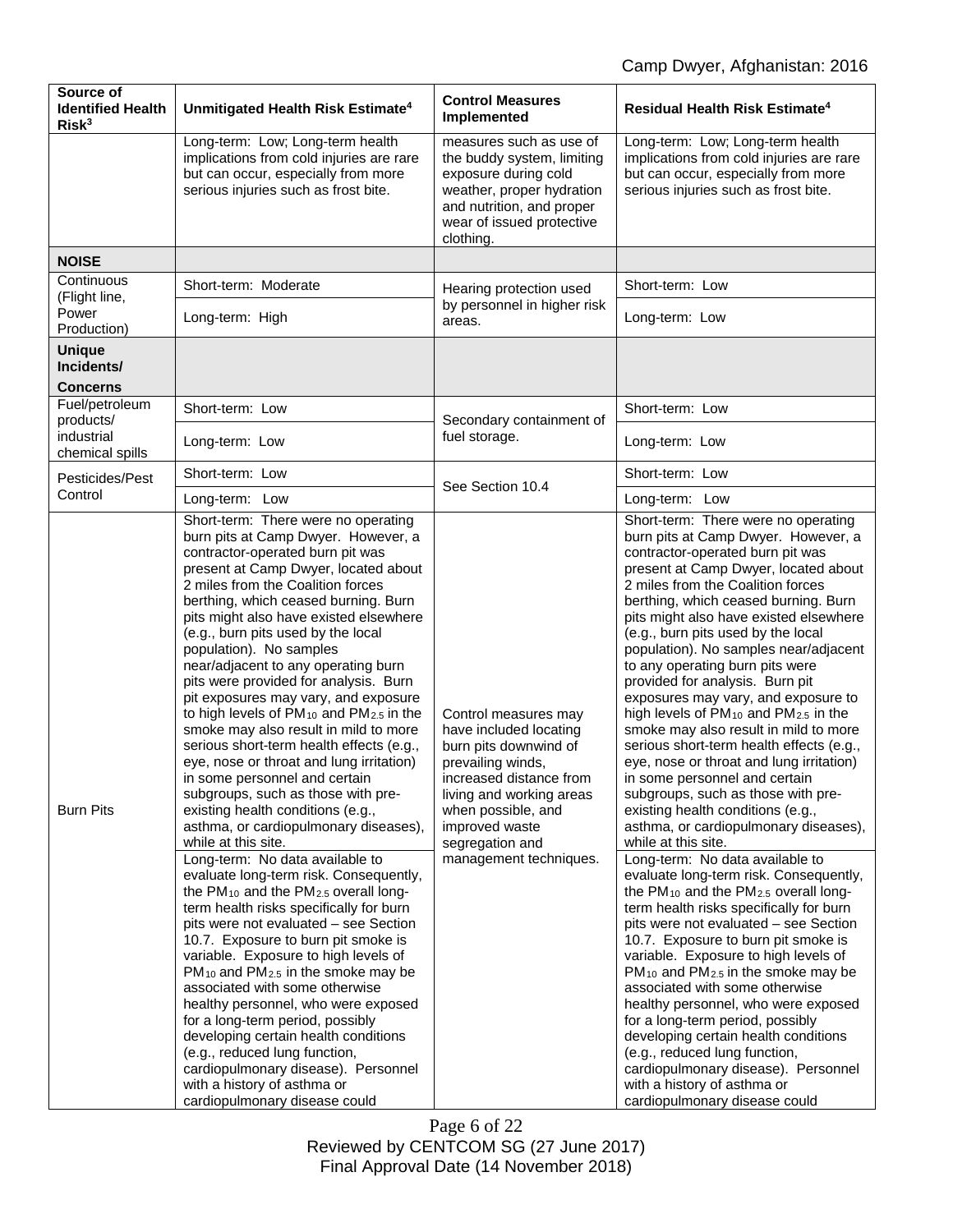| Source of<br><b>Identified Health</b><br>Risk <sup>3</sup> | Unmitigated Health Risk Estimate <sup>4</sup>                            | <b>Control Measures</b><br>Implemented | <b>Residual Health Risk Estimate<sup>4</sup></b>                         |
|------------------------------------------------------------|--------------------------------------------------------------------------|----------------------------------------|--------------------------------------------------------------------------|
|                                                            | potentially be more likely to develop<br>such chronic health conditions. |                                        | potentially be more likely to develop<br>such chronic health conditions. |

 $1$ This Summary Table provides a qualitative estimate of population-based short- and long-term health risks associated with the occupational environment conditions at Camp Dwyer. It does not represent an individual exposure profile. Actual individual exposures and health effects depend on many variables. For example, while a chemical may have been present in the environment, if a person did not inhale, ingest, or contact a specific dose of the chemical for adequate duration and frequency, then there may have been no health risk. Alternatively, a person at a specific location may have experienced a unique exposure which could result in a significant individual exposure. Any such person seeking medical care should have their specific exposure documented in an SF600.

 $2$  This assessment is based on specific environmental sampling data and reports obtained from 01 January 2016 through 31 December 2016. Sampling locations are assumed to be representative of exposure points for the camp population, but may not reflect all the fluctuations in environmental quality or capture unique exposure incidents.

 $3$ This Summary Table is organized by major categories of identified sources of health risk. It only lists those sub-categories specifically identified and addressed at Camp Dwyer. The health risks are presented as Low, Moderate, High or Extremely High for both acute and chronic health effects. The health risk level is based on an assessment of both the potential severity of the health effects that could be caused and probability of the exposure that would produce such health effects. Details can be obtained from the USAPHC/Army Public Health Center (APHC). Where applicable, "None Identified" is used when though a potential exposure is identified, and no health risks of either a specific acute or chronic health effects are determined. More detailed descriptions of OEH exposures that are evaluated but determined to pose no health risk are discussed in the following sections of this report.

<sup>4</sup>Health risks in this Summary Table are based on quantitative surveillance thresholds (e.g., endemic disease rates, host/vector/pathogen surveillance) or screening levels, e.g., Military Exposure Guidelines (MEGs) for chemicals*.* Some previous assessment reports may provide slightly inconsistent health risk estimates because quantitative criteria such as MEGs may have changed since the samples were originally evaluated and/or because this assessment makes use of all historic site data while previous reports may have only been based on a select few samples.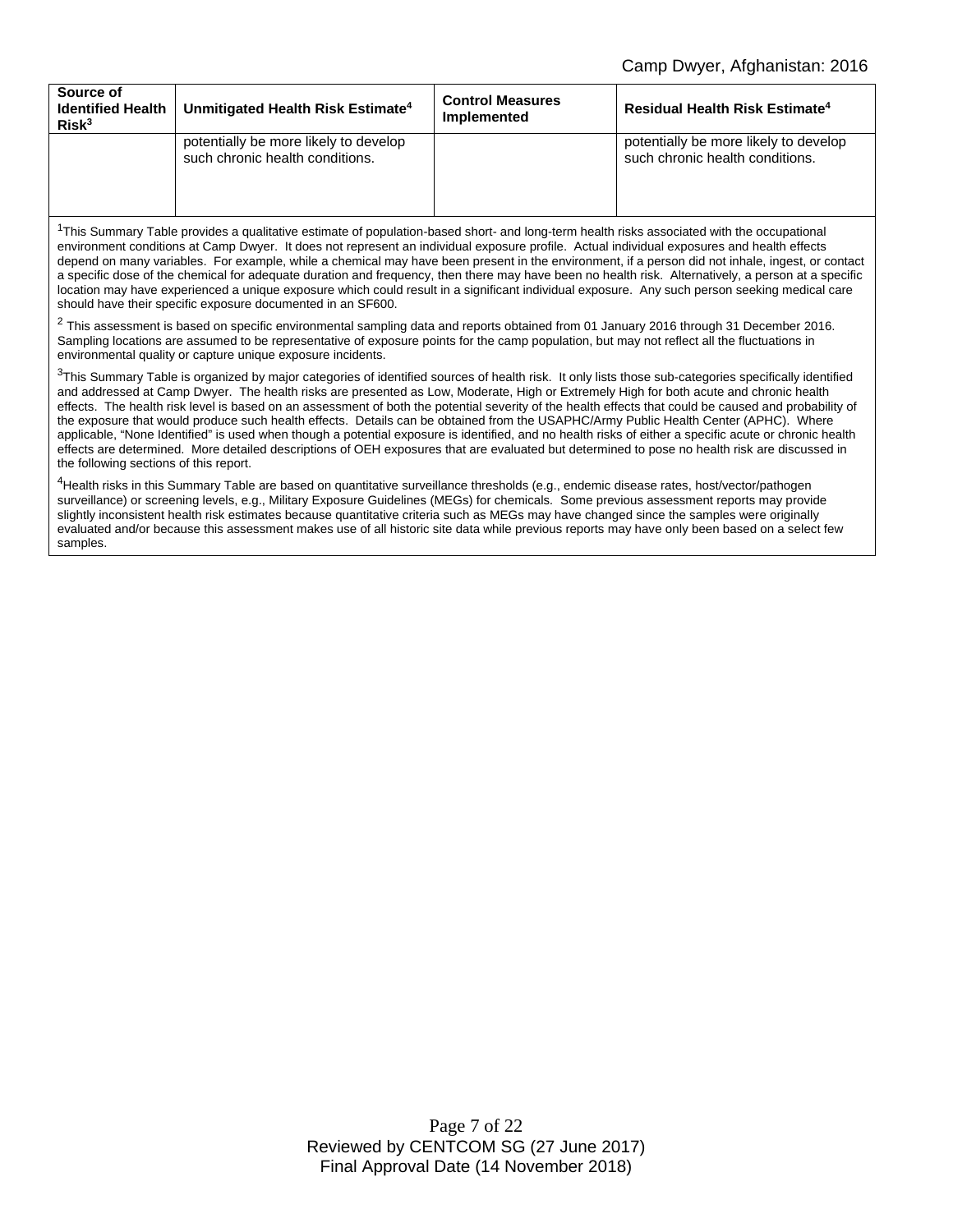### **1 Discussion of Health Risks at Camp Dwyer , Afghanistan by Source**

The following sections provide additional information about the OEH conditions summarized above. All risk assessments were performed using the methodology described in the U.S. Army Public Health Command Technical Guide 230, *Environmental Health Risk Assessment and Chemical Exposure Guidelines for Deployed Military Personnel* (Reference 4). All OEH risk estimates represent residual risk after accounting for preventive controls in place. Occupational exposures and exposures to endemic diseases are greatly reduced by preventive measures. For environmental exposures related to airborne dust, there are limited preventive measures available, and available measures have little efficacy in reducing exposure to ambient conditions.

# **2 Air**

### 2.1 Site-Specific Sources Identified

Camp Dwyer was situated in a dusty semi-arid desert environment. Inhalational exposure to high levels of dust and particulate matter, such as during high winds or dust storms, may result in mild to more serious short-term health effects (e.g., eye, nose or throat and lung irritation) in some personnel. Additionally, certain subgroups of the deployed forces (e.g., those with pre-existing asthma/cardio pulmonary conditions) are at greatest risk of developing notable health effects.

### 2.2 Particulate matter

Particulate matter (PM) is a complex mixture of extremely small particles suspended in the air. The PM includes solid particles and liquid droplets emitted directly into the air by sources such as: motor vehicles, aircraft, generators, construction activities, fires, and natural windblown dust. The PM can include sand, soil, metals, volatile organic compounds (VOC), allergens, and other compounds such as nitrates or sulfates that are formed by condensation or transformation of combustion exhaust. The PM composition and particle size vary considerably depending on the source. Generally, PM of health concern is divided into two fractions: PM<sub>10</sub>, which includes inhalable coarse particles with a diameter of 10 micrometers or less, and fine particles less than 2.5 micrometers ( $PM_{2.5}$ ), which can reach the deepest regions of the lungs when inhaled. Exposure to excessive PM is linked to a variety of potential health effects.

### 2.3 Particulate matter, less than 10 micrometers (PM $_{10}$ )

### 2.3.1 Exposure Guidelines:

Short Term (24-hour) PM<sub>10</sub> MEGs (micrograms per cubic meter, μg/m3):

Long-term  $PM_{10}$  MEG ( $\mu$ g/m<sup>3</sup>):

- Negligible MEG = 250 **•** Not defined and not available.
- Marginal MEG = 420
- Critical MEG  $= 600$

2.3.2 Sample data/Notes:

No PM<sub>10</sub> samples were provided for analysis between 01 January 2016 and 31 December 2016.

2.3.3 Short-term health risk: **Not evaluated.** No data to evaluate.

2.3.4 Long-term health risk:

**Not Evaluated-no available health guidelines**. The U.S. Environmental Protection Agency (EPA) has retracted its long-term standard (national ambient air quality standards, NAAQS) for  $PM_{10}$  due to an inability to clearly link chronic health effects with chronic  $PM_{10}$  exposure levels.

> Page 8 of 22 Reviewed by CENTCOM SG (27 June 2017) Final Approval Date (14 November 2018)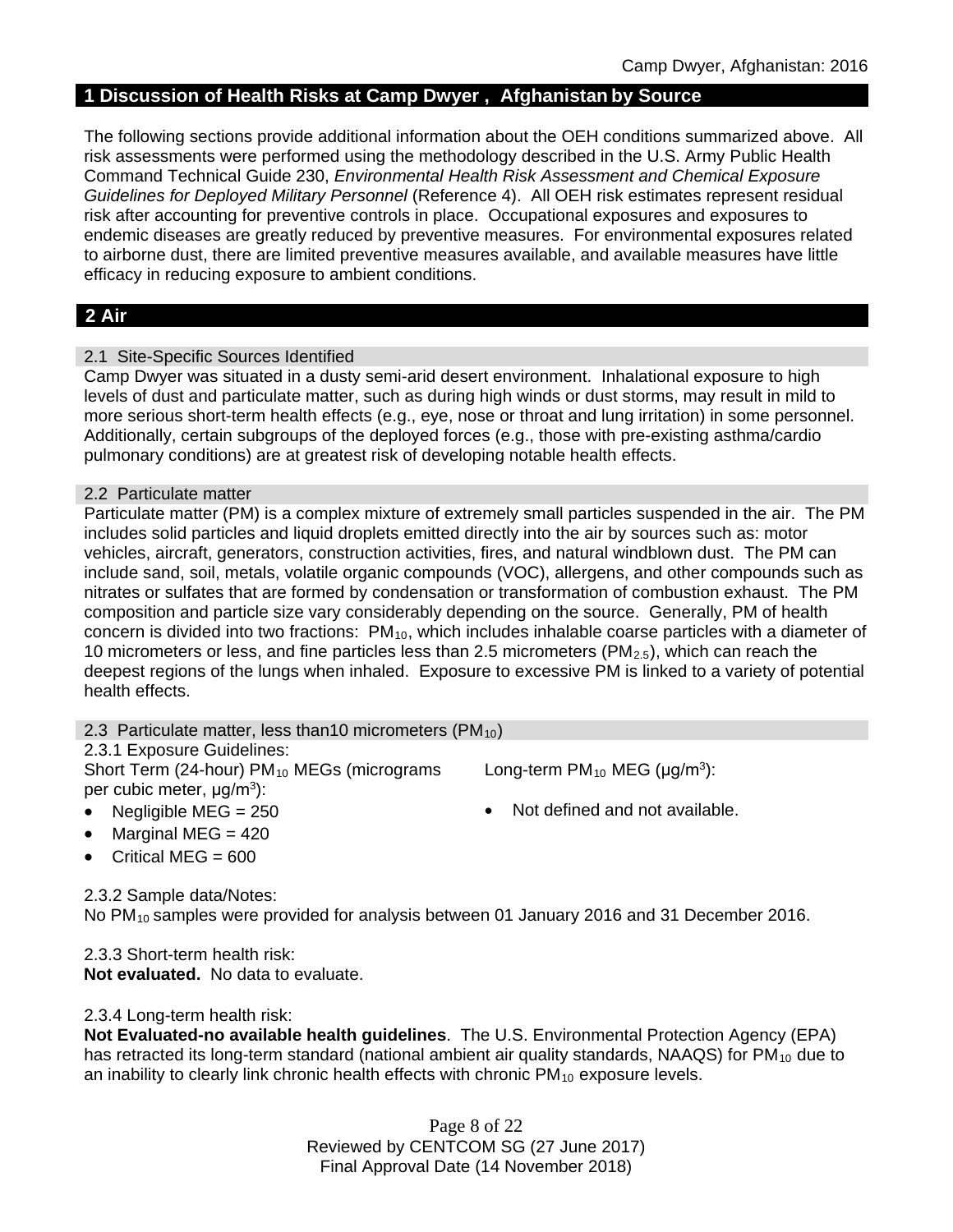# 2.4 Particulate Matter, less than 2.5 micrometers (PM $_{2.5}$ )

# 2.4.1 Exposure Guidelines:

- 
- 

Marginal MEG =  $250$  • Marginal MEG =  $65$ 

Short Term (24-hour) PM<sub>2.5</sub> MEGs ( $\mu$ g/m<sup>3</sup>): Long-term (1year) PM<sub>2.5</sub> MEGs ( $\mu$ g/m<sup>3</sup>):

- Negligible MEG = 65 Negligible MEG = 15
	-

Critical MEG  $= 500$ 

### 2.4.2 Sample data/Notes:

A total of two valid  $PM_{2.5}$  air samples were collected from Camp Dwyer in 2016. The range of 24-hour PM<sub>2.5</sub> concentrations was 23 μg/m<sup>3</sup> – 92 μg/m<sup>3</sup>, with an average concentration of 57 μg/m<sup>3</sup>.

### 2.4.3 Short-term health risk:

The PM<sub>2.5</sub> short-term Negligible MEG (65  $\mu$ g/m<sup>3</sup>) was exceeded by the peak PM<sub>2.5</sub> concentration in 2016 (92  $\mu$ g/m<sup>3</sup>). However, the data quantity was insufficient to characterize the potential short-term health risk from PM<sub>2.5</sub> exposure to U.S. personnel.

2.4.4 Long-term health risk:

The data quantity was insufficient to characterize the potential long-term health risk from  $PM_{2.5}$ exposure to U.S. personnel.

2.5 Airborne Metals

No airborne metal samples were provided for analysis between 01 January 2016 and 31 December 2016.

2.6 Volatile Organic Compounds (VOC) No VOC samples were provided for analysis between 01 January 2016 and 31 December 2016.

# **3 Soil**

### 3.1 Site-Specific Sources Identified

3.2 Sample data/Notes:

The primary soil contamination exposure pathways are dermal contact and dust inhalation. Typical parameters analyzed for included semi volatile organic compounds (SVOCs), heavy metals, polychlorinated biphenyls (PCBs), pesticides, and herbicides. If the contaminant was known or suspected, other parameters may have been analyzed for (i.e., total petroleum hydrocarbons (TPH) and polycyclic aromatic hydrocarbons (PAH) near fuel spills). For the risk assessment, personnel are assumed to remain at this location for 6 months to 1 year. No soil samples were provided for analysis between 01 January 2016 and 31 December 2016.

# **4 Water**

In order to assess the health risk to U.S. personnel from exposure to water in theater, the USAPHC identified the most probable exposure pathways. These are based on the administrative information provided on the field data sheets submitted with the samples taken over the time period being evaluated. Based on the information provided from the field, all samples for untreated water were associated with source water for treatment and no exposure pathways were associated with those samples. Therefore, untreated samples are not assessed as potential health hazards. It is assumed that 100% of all U.S. personnel at Camp Dwyer will be directly exposed to reverse osmosis water purification unit (ROWPU) treated and disinfected fresh bulk water, since this classification of water is

> Page 9 of 22 Reviewed by CENTCOM SG (27 June 2017) Final Approval Date (14 November 2018)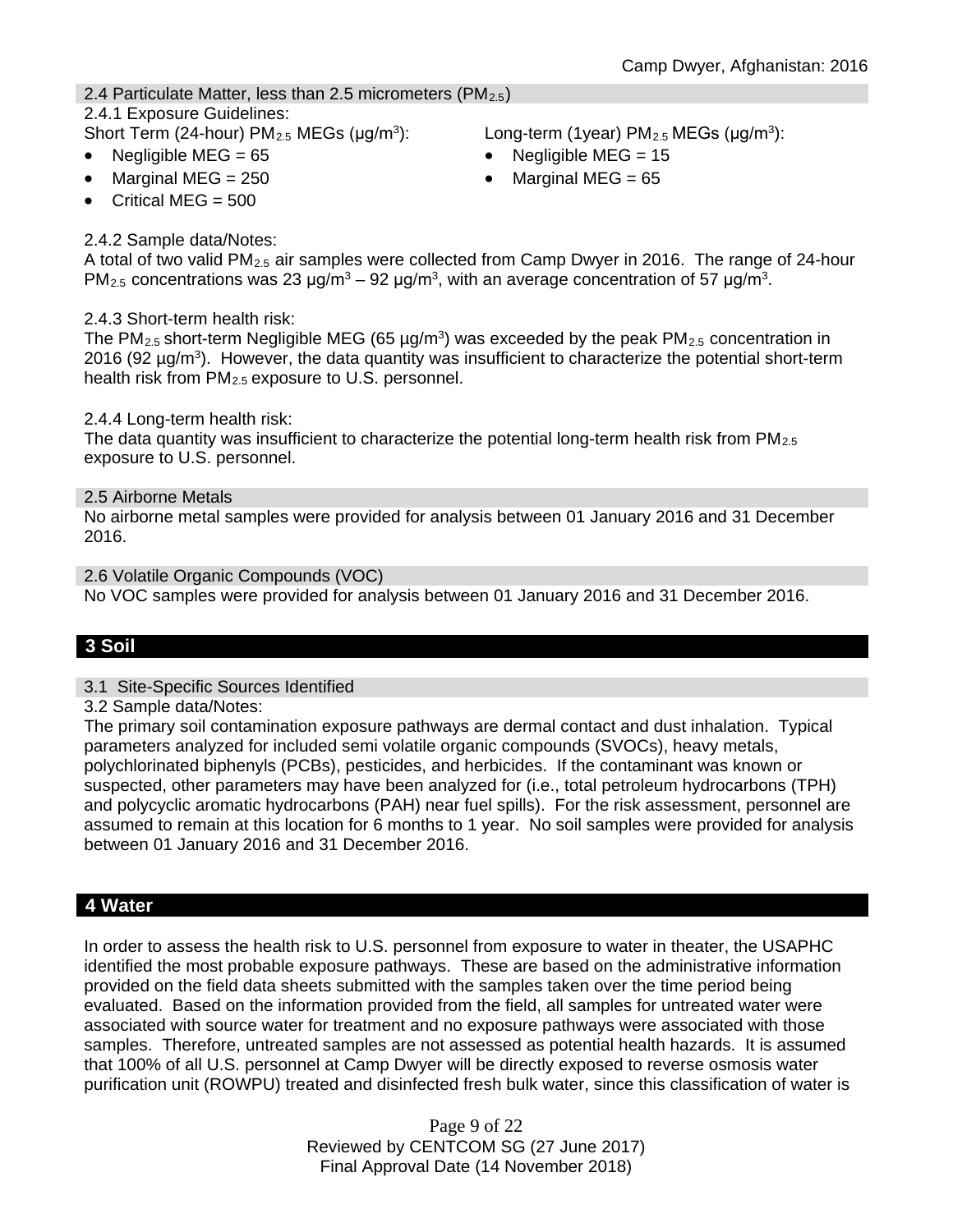primarily used for personal hygiene, showering, cooking, and for use at vehicle wash racks. Field data sheets indicate that bottled water is the only approved source of drinking water.

#### 4.1 Drinking Water: Bottled or Packaged Water

4.1.1 Site-Specific Sources Identified

4.1.2 Sample data/Notes:

Water used as drinking water was bottled water (primary source) and ROWPU-treated water. Three valid drinking water samples were collected in 2016.

#### 4.1.3 Short-term and long-term health risks:

The data were insufficient to characterize the potential short-term and long-term health risks from drinking water exposure to U.S. personnel.

#### 4.2 Non-Drinking Water: Disinfected

### 4.2.1 Site-Specific Sources Identified

Although the primary route of exposure for most microorganisms is ingestion of contaminated water, dermal exposure to some microorganisms, chemicals, and biologicals may also cause adverse health effects. Complete exposure pathways would include drinking, brushing teeth, personal hygiene, cooking, providing medical and dental care using a contaminated water supply or during dermal contact at vehicle or aircraft wash racks.

#### 4.2.2 Sample data/Notes:

To assess the potential for adverse health effects to troops the following assumptions were made about dose and duration: All U.S. personnel at this location were expected to remain at this site for approximately 1 year. A conservative (protective) assumption is that personnel routinely consumed less than 5 liters per day (L/day) of non-drinking water for up to 365 days (1-year). It is further assumed that control measures and/or personal protective equipment were not used.

### 4.2.3 Short and long-term health risks:

Non-drinking water samples were not provided for analysis between 01 January 2016 and 31 December 2016.

# **5 Military Unique**

5.1 Chemical Biological, Radiological Nuclear (CBRN) Weapons

No specific hazard sources were documented in the Defense Occupational and Environmental Health Readiness System (DOEHRS) or the Military Exposure Surveillance Library (MESL) from 01 January 2016 to 31 December 2016 (References 1 and 6).

### 5.2 Depleted Uranium (DU)

No specific hazard sources were documented in the DOEHRS or MESL from 01 January 2016 to 31 December 2016 (References 1 and 6).

### 5.3 Ionizing Radiation

No specific hazard sources were documented in the DOEHRS or the MESL from 01 January 2016 to 31 December 2016 timeframe (References 1 and 6).

### 5.4 Non-Ionizing Radiation

There are various satellite communication devices around Camp Dwyer. The average distance of the satellites was 5-10 meters away from the personnel. There were Counter Remote Control Improvised

> Page 10 of 22 Reviewed by CENTCOM SG (27 June 2017) Final Approval Date (14 November 2018)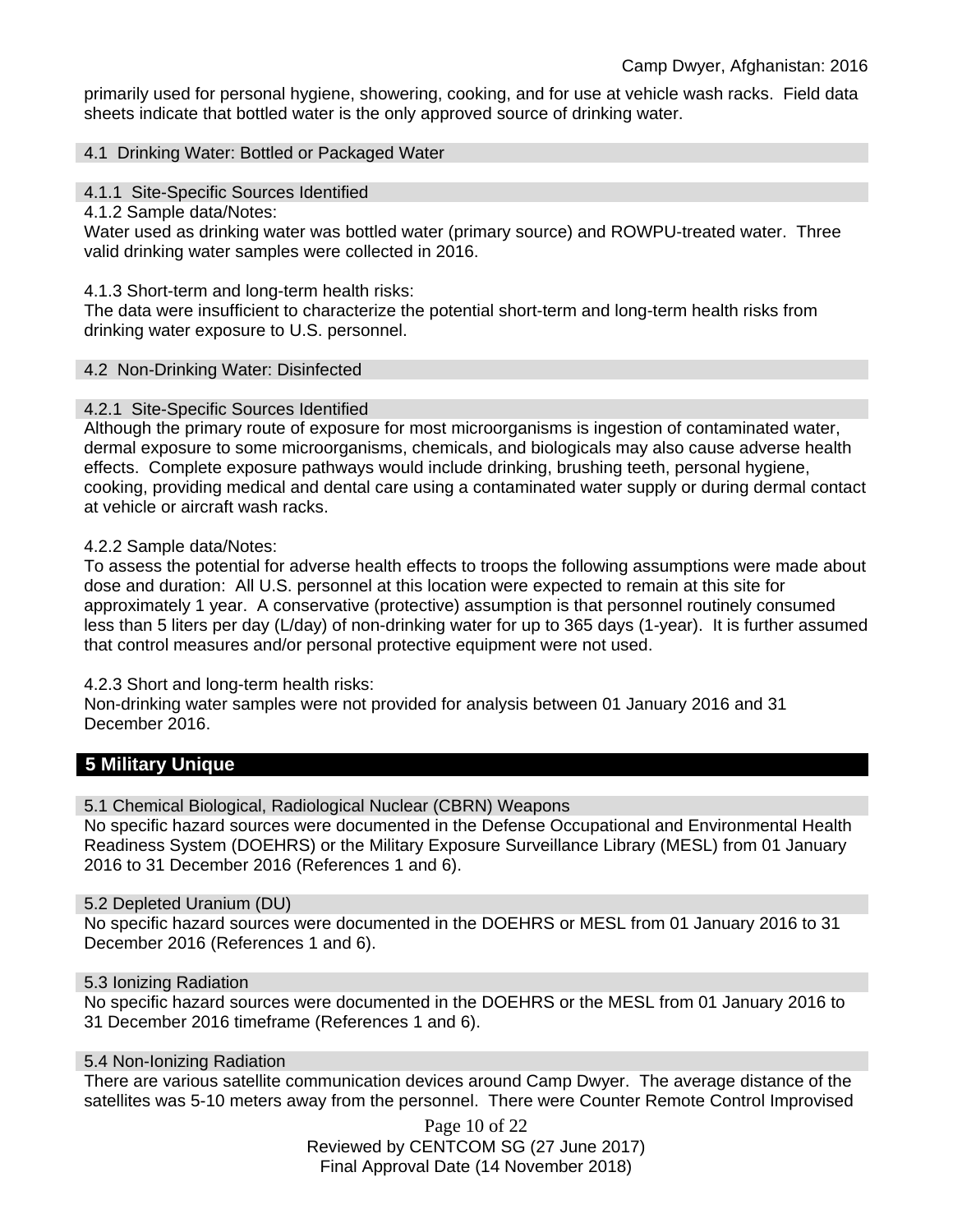Explosive Device (CIED) Electronic warfare (CREW) Systems in the convoy vehicles. Available documentation did not identify any non-ionizing radiation related injuries.

Short-term and long-term health risks: Low, with a medium confidence level.

### **6 Endemic Diseases**

This document lists the endemic diseases reported in the region, its specific health risks and severity and general health information about the diseases. CENTCOM Modification (MOD) 12 (Reference 7) lists deployment requirements, to include immunizations and chemoprophylaxis, in effect during the timeframe of this POEMS.

#### 6.1 Foodborne and Waterborne Diseases

Foodborne and waterborne diseases in the area are transmitted through the consumption of local food and water. Local unapproved food and water sources (including ice) are heavily contaminated with pathogenic bacteria, parasites, and viruses to which most U.S. Service Members have little or no natural immunity. Effective host nation disease surveillance does not exist within the country. Only a small fraction of diseases are identified or reported in host nation personnel. Diarrheal diseases are expected to temporarily incapacitate a very high percentage of U.S. personnel within days if local food, water, or ice is consumed. Hepatitis A and typhoid fever infections typically cause prolonged illness in a smaller percentage of unvaccinated personnel. Vaccinations are required for DoD personnel and contractors. In addition, although not specifically assessed in this document, significant outbreaks of viral gastroenteritis (e.g., norovirus) and food poisoning (e.g., *Bacillus cereus*, *Clostridium perfringens*, *Staphylococcus* spp.) may occur. Key disease risks are summarized below:

Mitigation strategies were in place and included consuming food and water from approved sources, vaccinations (when available), frequent hand washing and general sanitation practices.

#### 6.1.1 Diarrheal diseases (bacteriological)

**High, mitigated to Low**: Unmitigated health risk to U.S. personnel was High year round. Diarrheal diseases are expected to temporarily incapacitate a very high percentage of personnel (potentially over 50% per month) within days if local food, water, or ice is consumed. Field conditions (including lack of hand washing and primitive sanitation) may facilitate person-to-person spread and epidemics. Typically mild disease treated in outpatient setting; recovery and return to duty in less than 72 hours with appropriate therapy. A small proportion of infections may require greater than 72 hours limited duty, or hospitalization.

### 6.1.2 Hepatitis A, typhoid/paratyphoid fever, and diarrhea-protozoal

**High, mitigated to Low**: Unmitigated health risk to U.S. personnel is High year round for hepatitis A and typhoid/paratyphoid fever. Mitigation was in place to reduce the risks to low. Hepatitis A, typhoid/paratyphoid fever, and diarrhea-protozoal disease may cause prolonged illness in a small percentage of personnel (less than 1% per month). Although much rarer, other potential diseases in this area that are considered a moderate risk include: diarrhea-protozoal, hepatitis E, diarrhea-cholera, and brucellosis.

#### 6.1.3 Polio

**Low**: Unmitigated health risk to U.S. personnel is Low. Despite a concerted global eradication campaign, poliovirus continues to affect children and adults in Afghanistan. Polio is a highly infectious disease that invades the nervous system. The virus is transmitted by person-to-person, typically by hands, food or water contaminated with fecal matter or through direct contact with the infected person's saliva. An infected person may spread the virus to others immediately before and about 1 to 2 weeks after symptoms appear. The virus can live in an infected person's feces for many weeks. About 90%

> Page 11 of 22 Reviewed by CENTCOM SG (27 June 2017) Final Approval Date (14 November 2018)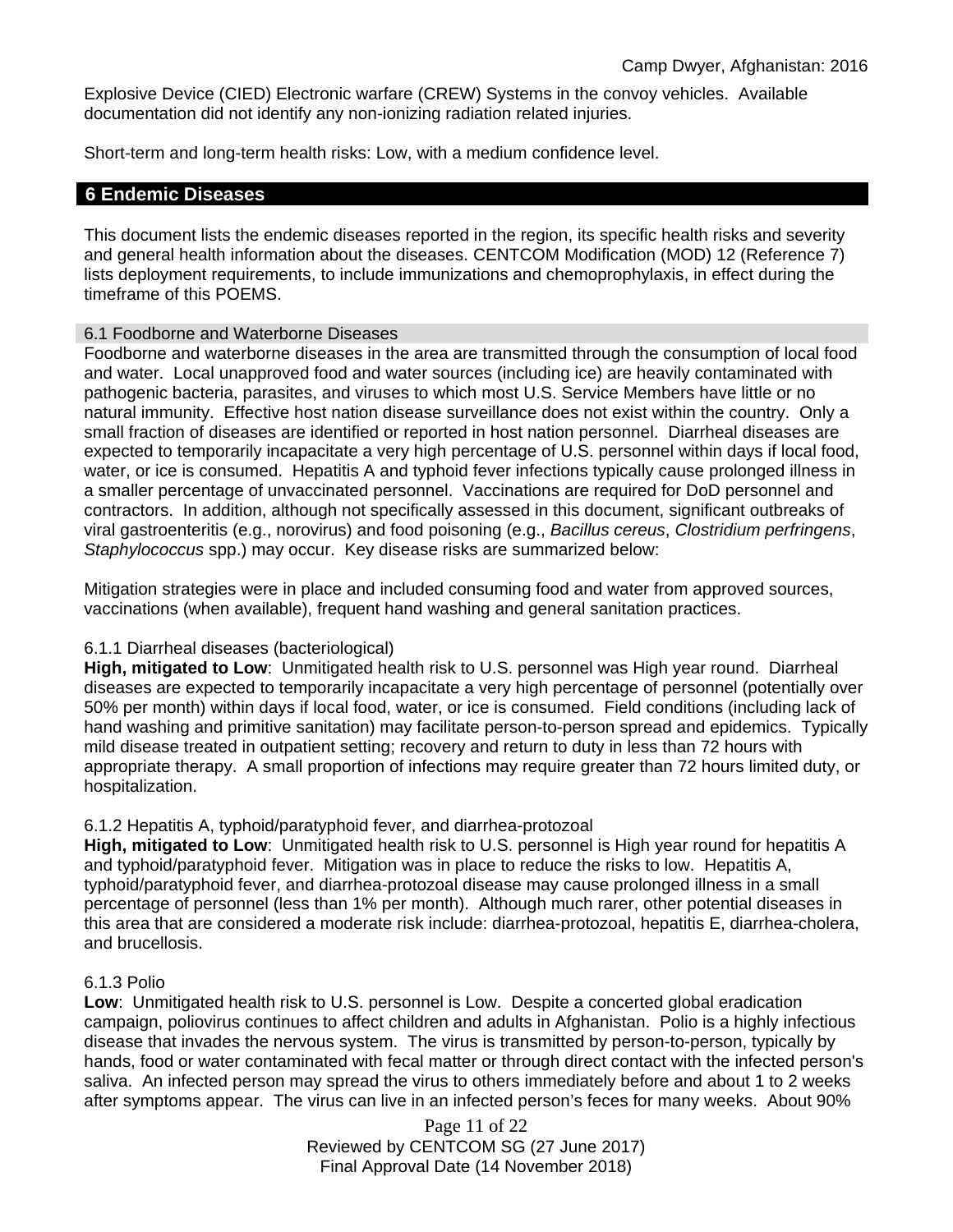of people infected have no symptoms, and about 1% have a very severe illness leading to muscle weakness, difficulty breathing, paralysis, and sometimes death. People who do not have symptoms can still pass the virus to others and make them sick.

### 6.1.4 Short-term health risk:

**Low**: The overall unmitigated short-term risk associated with foodborne and waterborne diseases at Camp Dwyer was considered High (bacterial diarrhea, hepatitis A, typhoid/paratyphoid fever) to Moderate (diarrhea-cholera, diarrhea-protozoal, brucellosis, hepatitis E) to Low (polio) if local food or water is consumed. Preventive Medicine measures reduced the risk to Low. Confidence in the health risk estimate is high.

#### 6.1.5 Long-term health risk: **None identified based on available data.**

#### 6.2 Arthropod Vector-Borne Diseases

During the warmer months, the climate and ecological habitat support populations of arthropod vectors, including mosquitoes, ticks, mites, and sandflies. Significant disease transmission is sustained countrywide, including urban areas. Malaria, the major vector-borne health risk in Afghanistan, is capable of debilitating a high percentage of personnel for up to a week or more. Mitigation strategies were in place and included proper wear of treated uniforms, application of repellent to exposed skin, and use of bed nets and chemoprophylaxis (when applicable). Additional methods included the use of pesticides, reduction of pest/breeding habitats, and engineering controls.

#### 6.2.1 Malaria

**High, mitigated to Low:** Unmitigated health risk to U.S. personnel is High with season transmission (April-November). Malaria incidents are often associated with the presence of agriculture activity, including irrigation systems and standing water, which provide breeding habitats for vectors. A small number of cases may occur among personnel exposed to mosquito (*Anopheles* spp.) bites. Malaria incidents may cause debilitating febrile illness typically requiring 1 to 7 days of inpatient care, followed by return to duty. Severe cases may require intensive care or prolonged convalescence.

#### 6.2.2 Leishmaniasis

**Moderate, mitigated to Low**: Unmitigated health risk to U.S. personnel is Moderate with seasonal transmission (March-November). Leishmaniasis is transmitted by sandflies. A small number of cases (less than 1% per month attack rate) could occur among personnel exposed to sandfly bites in areas with infected people, rodents, dogs, or other reservoir animals. In groups of personnel exposed to heavily infected sandflies in focal areas, attack rates can be very high (over 50%). There are two forms of the disease: cutaneous (acute form) and visceral (a more latent form of the disease). The leishmaniasis parasites may survive for years in infected individuals and this infection may go unrecognized by physicians in the U.S. when infections become symptomatic years later. Cutaneous infection is unlikely to be debilitating, though lesions may be disfiguring. Visceral leishmaniasis disease can cause severe febrile illness which typically requires hospitalization with convalescence over 7 days.

### 6.2.3 Crimean-Congo hemorrhagic fever

**Moderate, mitigated to Low:** Unmitigated health risk to U.S. personnel was High year round with peak transmission March-November. Crimean-Congo hemorrhagic fever occurs in a small number of cases (less than 1% per month attack rate) and is transmitted by tick bites or occupational contact with blood or secretions from infected animals. The disease typically requires intensive care with fatality rates from 5% to 50%.

#### 6.2.4 Sandfly fever

**Moderate, mitigated to Low**: Unmitigated health risk to U.S. personnel was Moderate with seasonal

Page 12 of 22 Reviewed by CENTCOM SG (27 June 2017) Final Approval Date (14 November 2018)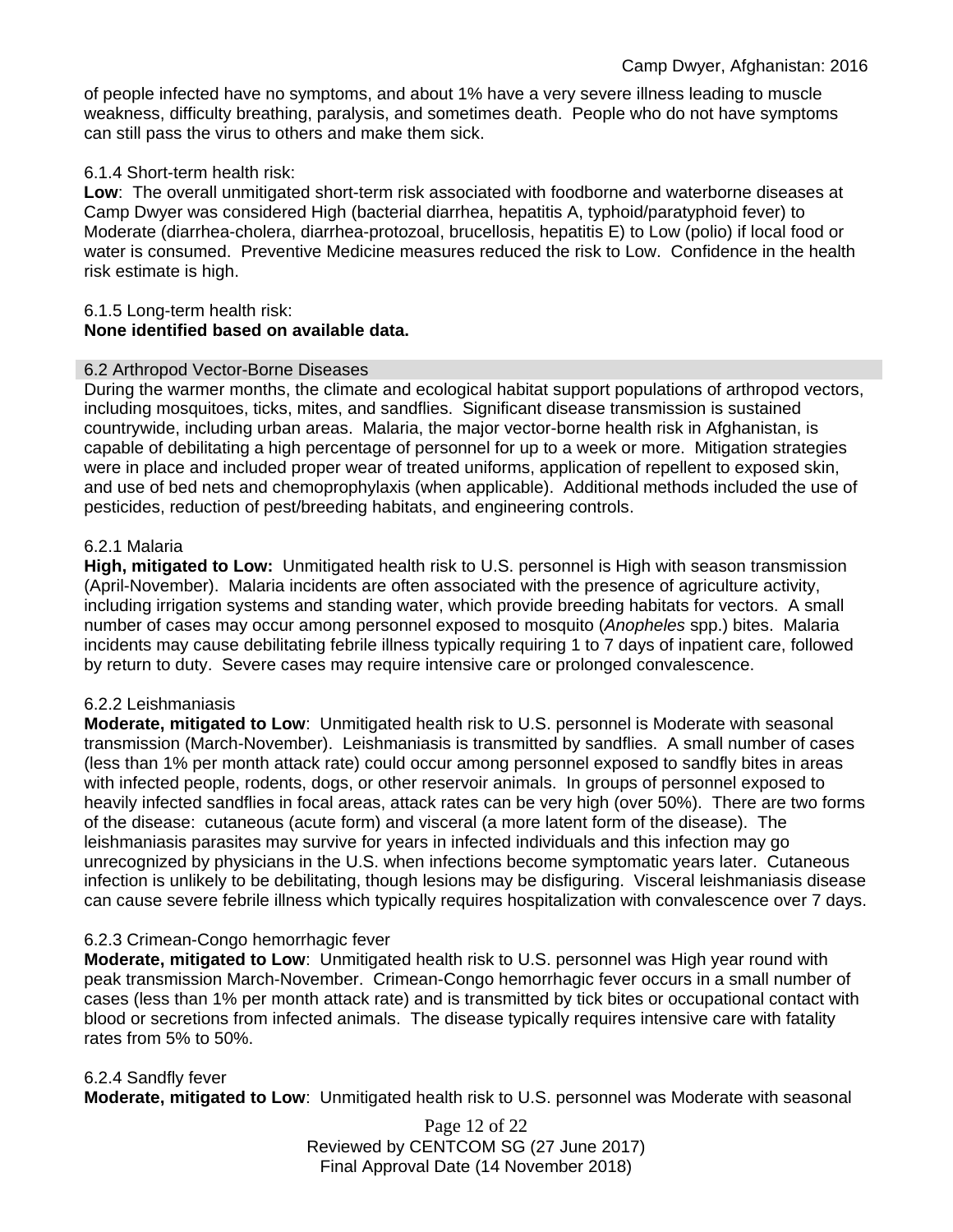#### Camp Dwyer, Afghanistan: 2016

transmission (March-November). The disease is transmitted by sandflies, which typically bite at night and breed in dark places rich in organic matter, particularly in rodent or other animal burrows. Rare cases are possible. Although data are insufficient to assess potential disease rates, 1% to 10% of personnel could be affected per month; under worst conditions disease rates can be as high as 50% with no mitigation measures in place. Incidents can result in debilitating febrile illness typically requiring 1 to 7 days of supportive care followed by return to duty.

#### 6.2.6 Typhus-miteborne (scrub typhus**)**

**Moderate, mitigated to Low:** Unmitigated health risk to U.S. personnel is Moderate with seasonal transmission (March-November). Mite-borne typhus is a significant cause of febrile illness in local populations with rural exposures in areas where the disease is endemic. Large outbreaks have occurred when non-indigenous personnel such as military forces enter areas with established local transmission. The disease is transmitted by the larval stage of trombiculid mites (chiggers), which are typically found in areas of grassy or scrubby vegetation, often in areas which have undergone clearing and regrowth. Habitats may include sandy beaches, mountain deserts, cultivated rice fields, and rain forests. Although data are insufficient to assess potential disease rates, attack rates can be very high (over 50%) in groups of personnel exposed to heavily infected "mite islands" in focal areas. The disease can cause debilitating febrile illness typically requiring 1 to 7 days of inpatient care, followed by return to duty.

#### 6.2.5 Plague

**Low:** Unmitigated health risk to U.S. personnel is Low year round. Bubonic plague typically occurred as sporadic cases among people who come in contact with wild rodents and their fleas during work, hunting, or camping activities. Outbreaks of human plague are rare and typically occur in crowded urban settings associated with large increases in infected commensal rats (*Rattus rattus*) and their flea populations. Some untreated cases of bubonic plague may develop into secondary pneumonic plague. Respiratory transmission of pneumonic plague is rare but has the potential to cause significant outbreaks. Close contact is usually required for transmission. In situations where respiratory transmission of plague is suspected, weaponized agent must be considered. Extremely rare cases (less than 0.01% per month attack rate) could occur. Incidence could result in potentially severe illness which may require more than 7 days of hospitalization and convalescence.

### 6.2.7 West Nile fever

**Low**: Unmitigated health risk to U.S. personnel was Low year with seasonal transmission (March-November). West Nile fever was present and maintained by the bird population and mosquitoes that help to transfer the diseases from birds to humans. The majority of infections in young, healthy adults are asymptomatic although it can result in fever, headache, tiredness, and body aches, occasionally with a skin rash (on the trunk of the body) and swollen lymph glands. West Nile fever is a febrile illness typically requiring 1-7 days of inpatient care followed by return to duty; convalescence may be prolonged.

### 6.2.8 Short -term health risk:

**Low:** The overall short-term unmitigated health risk associated with arthropod vector-borne diseases at Camp Dwyer was considered High (malaria, Crimean-Congo hemorrhagic fever), Moderate (sandfly fever, leishmaniasis (cutaneous and visceral), typhus-miteborne (scrub typhus), and Low (West Nile fever, plague). Preventive measures such as proper wear of treated uniforms, application of repellent to exposed skin, and use of chemoprophylaxis reduced the health risk to Low to None for arthropod vector-vector borne diseases. Confidence in the risk estimate was medium.

### 6.2.9 Long-term health risk:

**Low:** The unmitigated risk is Moderate for leishmaniasis-visceral (chronic). Risk is reduced to Low by proper wear of the uniform and application of repellent to exposed skin. Confidence in the risk estimate

> Page 13 of 22 Reviewed by CENTCOM SG (27 June 2017) Final Approval Date (14 November 2018)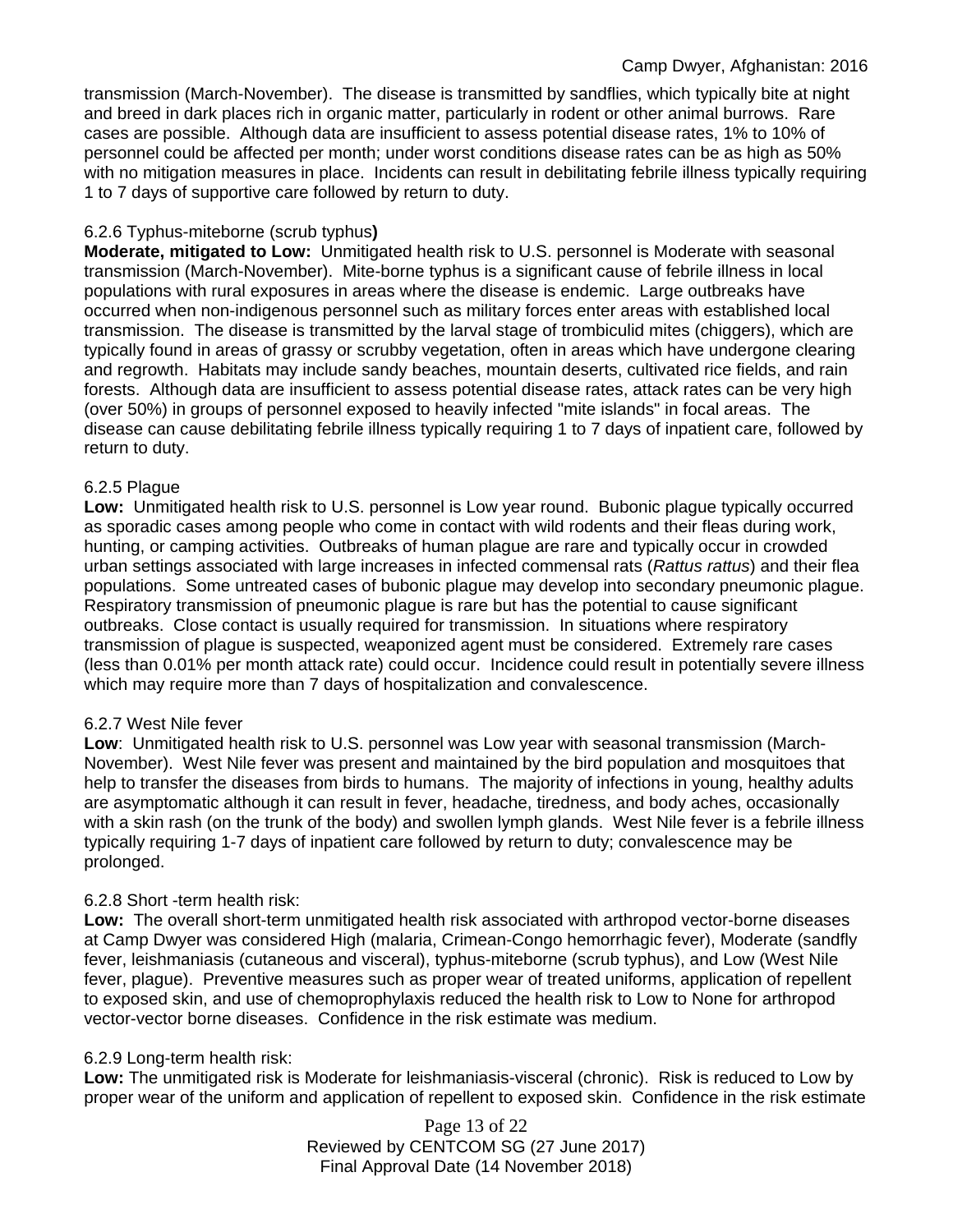is high.

#### 6.3 Water Contact Diseases

Operations or activities that involve extensive water contact may result in personnel being temporarily debilitated with leptospirosis in some locations. Leptospirosis health risk typically increases during flooding. In addition, although not specifically assessed in this document, bodies of surface water are likely to be contaminated with human and animal waste. Activities such as wading or swimming may result in exposures to enteric diseases such as diarrhea and hepatitis via incidental ingestion of water. Prolonged water contact also may lead to the development of a variety of potentially debilitating skin conditions such as bacterial or fungal dermatitis. Mitigation strategies were in place and included avoiding water contact and recreational water activities, proper wear of uniform (especially footwear), and protective coverings for cuts/abraded skin.

### 6.3.1 Leptospirosis

**Moderate, mitigated to Low**: Unmitigated health risk to U.S. personnel was Moderate with seasonal transmission (March-November). Human infections occur through exposure to water or soil contaminated by infected animals and is associated with wading, and swimming in contaminated, untreated open water. The occurrence of flooding after heavy rainfall facilitates the spread of the organism because as water saturates the environment *Leptospira* spp. present in the soil passes directly into surface waters. *Leptospira* spp. can enter the body through cut or abraded skin, mucous membranes, and conjunctivae. Infection may also occur from ingestion of contaminated water. The acute, generalized illness associated with infection may mimic other tropical diseases (e.g., dengue fever, malaria, and typhus), and common symptoms include fever, chills, myalgia, nausea, diarrhea, cough, and conjunctival suffusion. Manifestations of severe disease can include jaundice, renal failure, hemorrhage, pneumonitis, and hemodynamic collapse. Recreational activities involving extensive water contact may result in personnel being temporarily debilitated with leptospirosis.

### 6.3.2 Short-term health risk:

**Low:** The overall short-term unmitigated health risk associated with water contact diseases at Camp Dwyer was considered Moderate (leptospirosis). Preventive measures such as avoiding water contact and recreational water activities and protective coverings for cuts/abraded skin reduced the health risk to Low to None. Confidence in the risk estimate was medium.

### 6.3.3 Long-term health risk:

None identified based on available data. Confidence in the risk estimate was medium.

### 6.4 Respiratory Diseases

Although not specifically assessed in this document, deployed U.S. forces may be exposed to a wide variety of common respiratory infections in the local population. These include influenza, pertussis, viral upper respiratory infections, viral and bacterial pneumonia, measles, and others. The U.S. military populations living in close-quarter conditions are at risk for substantial person-to-person spread of respiratory pathogens. Influenza is of particular concern because of its ability to debilitate large numbers of unvaccinated personnel for several days. Mitigation strategies were in place and included routine medical screenings, vaccination, enforcing minimum space allocation in housing units, implementing head-to-toe sleeping in crowded housing units, implementation of proper personal protective equipment (PPE) when necessary for healthcare providers and detention facility personnel.

### 6.4.1 Tuberculosis (TB)

**Moderate, mitigated to Low:** Unmitigated health risk to U.S. personnel was Moderate year round. Tuberculosis (TB) is usually transmitted through close and prolonged exposure to an active case of pulmonary or laryngeal TB, but can also occur with incidental contact. Individuals with prolonged indoor exposure to the local population are at increased risk for latent TB infection.

> Page 14 of 22 Reviewed by CENTCOM SG (27 June 2017) Final Approval Date (14 November 2018)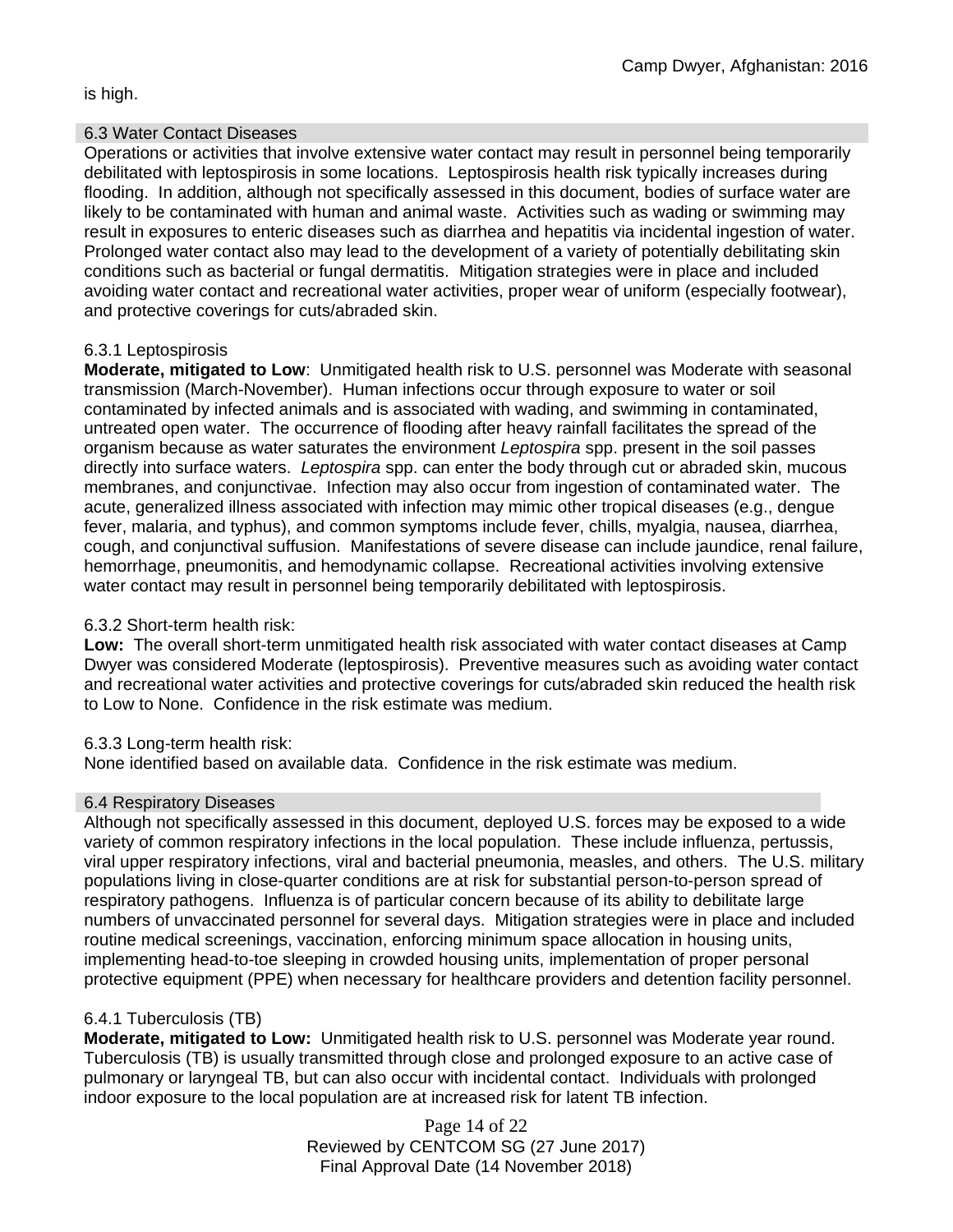### 6.4.2 Meningococcal meningitis

**Low:** Unmitigated health risk to U.S. personnel was Low year round. Meningococcal meningitis is transmitted from person to person through droplets of respiratory or throat secretions. Risk is comparable to the U.S. among unvaccinated personnel who have close contact with the local population. Close and prolonged contact facilitates the spread of this disease. Meningococcal meningitis is a potentially very severe disease typically requiring intensive care; fatalities may occur in 5-15% of cases.

### 6.4.3 Middle East respiratory syndrome coronavirus (MERS-CoV)

**Low**: Although no cases have been reported in Afghanistan, Middle East respiratory syndrome coronavirus (MERS-CoV) is known to occur within the region. Most MERS patients developed severe acute respiratory illness with symptoms of fever, cough and shortness of breath. MERS-CoV has spread from ill people to others through close contact, such as caring for or living with an infected person. The incubation period for MERS-CoV is usually about 5 to 6 days, but can range from 2 to 14 days. Currently, there is no vaccine to prevent MERS-CoV infection.

### 6.4.4 Short-term health risk:

**Low:** The overall short-term unmitigated health risk associated with respiratory diseases at Camp Dwyer was considered Moderate (TB) and Low (meningococcal meningitis and MER-CoV). Preventive measures such as vaccination and routine medical screenings reduced the health risk to Low to None. Confidence in the risk estimate was medium.

#### 6.4.4 Long-term health risk:

**None identified based on available data.** TB was evaluated as part of the Post Deployment Health Assessment (PDHA). A TB skin test was required post-deployment if potentially exposed and was based upon individual service policies.

### 6.5 Animal-Contact Diseases

#### 6.5.1 Rabies

**Moderate, mitigated to Low:** Unmitigated health risk to U.S. personnel was Moderate year round. Dogs were the primary reservoir of rabies in Afghanistan, and a frequent source of human exposure. Rabies is transmitted by exposure to the virus-laden saliva of an infected animal, typically through bites, but could occur from scratches contaminated with the saliva. A U.S. Army Soldier deployed to Afghanistan from May 2010 to May 2011 died of rabies in New York on 31 August 2011 (Reference 8). Laboratory results indicated the Soldier was infected from contact with a dog while deployed. The vast majority (>99%) of persons who develop rabies disease will do so within a year after a risk exposure. There have been rare reports of individuals presenting with rabies disease up to six years or more after their last known risk exposure. Mitigation strategies included command emphasis of CENTCOM GO 1C, reduction of animal habitats, active pest management programs, and timely treatment of feral animal scratches/bites.

### 6.5.2 Q-fever

**Moderate, mitigated to Low:** Unmitigated health risk to U.S. personnel was Moderate year round. Rare cases were possible among personnel exposed to aerosols from infected animals, with clusters of cases possible in some situations. Significant outbreaks (affecting 1-50%) could occur in personnel with heavy exposure to barnyards or other areas where animals are kept. Unpasteurized milk may also transmit infection. The primary route of exposure is respiratory, with an infectious dose as low as a single organism. Q-fever is a debilitating febrile illness, sometimes presenting as pneumonia, typically requiring 1 to 7 days of inpatient care followed by return to duty. Mitigation strategies include consuming approved food sources, avoidance of animals and farms, dust abatement when working in these areas (wet mop, water sprayed on high volume traffic areas, etc.), proper PPE for personnel

> Page 15 of 22 Reviewed by CENTCOM SG (27 June 2017) Final Approval Date (14 November 2018)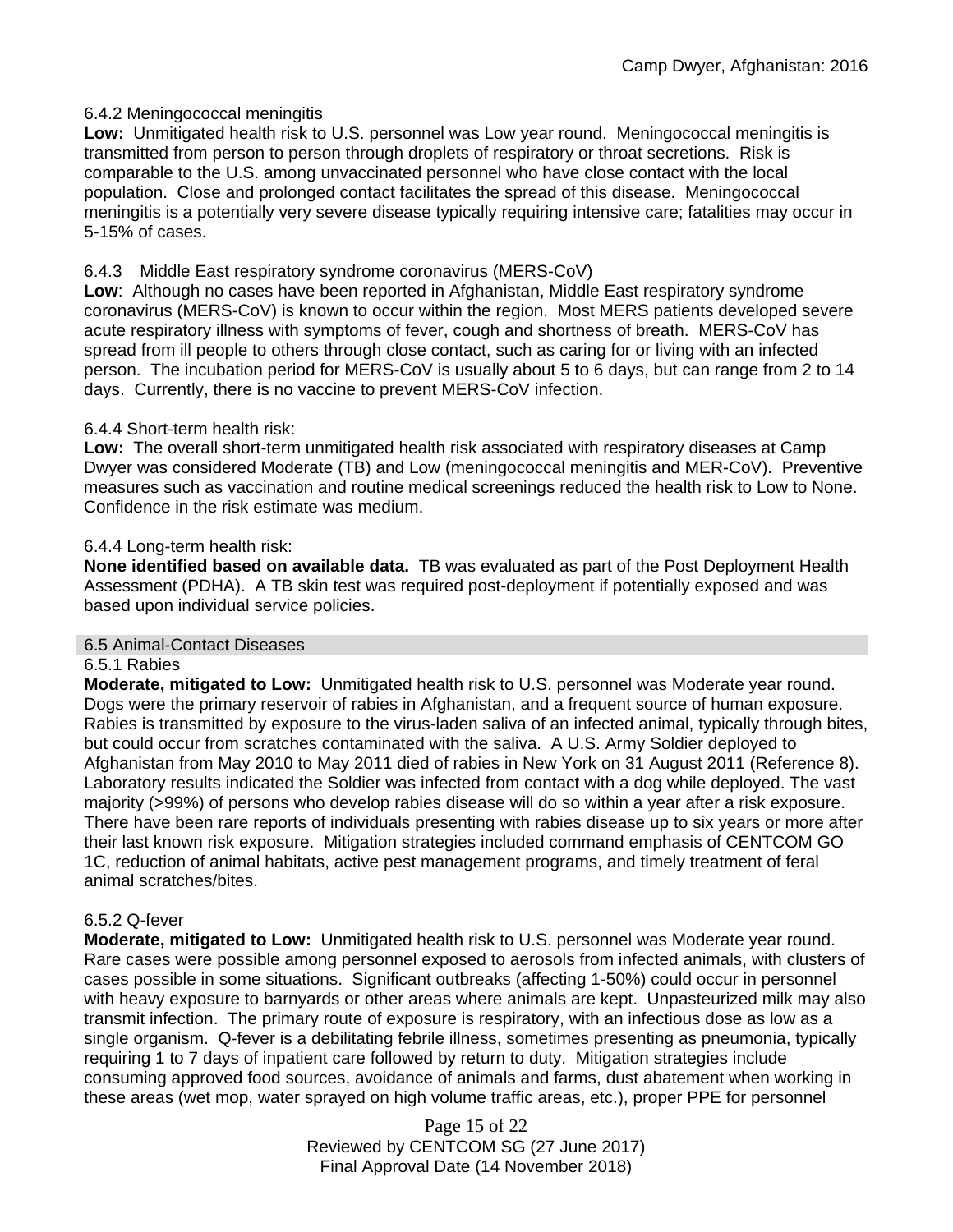working with animals, and immunization.

#### 6.5.2 Anthrax

**Low:** Unmitigated health risk to U.S. personnel was Low year round. Anthrax is a naturally occurring infection; cutaneous anthrax is transmitted by direct contact with infected animals or carcasses, including hides. Eating undercooked infected meat may result in contracting gastrointestinal anthrax. Pulmonary anthrax is contracted through inhalation of spores and is extremely rare. Mitigation measures included consuming approved food sources, proper food preparation and cooking temperatures, avoidance of animals and farms, dust abatement when working in these areas, vaccinations, and proper PPE for personnel working with animals.

### 6.5.4 Avian influenza

**Low:** Unmitigated health risk to U.S. personnel was Low year round. Although avian influenza (AI) is easily transmitted among birds, bird-to-human transmission is extremely inefficient. Human-to-human transmission appears to be exceedingly rare, even with relatively close contact. Extremely rare cases (less than 0.01% per month attack rate) could occur. Incidence could result in very severe illness with fatality rate higher than 50 percent in symptomatic cases. Mitigation strategies included avoidance of birds/poultry and proper cooking temperatures for poultry products.

### 6.5.5 Short-term health risk:

**Low:** The overall short-term unmitigated health risk associated with animal contact diseases at Camp Dwyer was considered Moderate (Q-fever and rabies) to Low (anthrax and avian influenza). Preventive measures such as consuming approved food source, immunization and avoidance of animals and farms reduced the health risk to Low to None. Confidence in risk estimate was medium.

#### 6.5.6 Long-term health risk:

**Low:** The long-term risk for rabies is Low because the incubation period for rabies can be several years in rare cases.

6.6 Soil-transmitted helminths (hookworm, strongyloidiasis, cutaneous larva migrans)

**Moderate, mitigated to Low**: Unmitigated health risk to U.S. personnel was Moderate with seasonal transmission (March-November). A small number of cases (less than 1% per month attack rate) could occur among personnel with direct skin exposure to soil contaminated with human or animal feces (including sleeping on bare ground, walking barefoot). Initial skin symptoms typically are mild and are not debilitating. However, systemic symptoms of fever, cough, abdominal pain, nausea, and diarrhea may develop weeks to months after initial infection with hookworm or *Strongyloides*. More severe infections with high worm burden may be debilitating in some cases. Rates of infection in U.S. personnel will be highly variable, depending on specific local environmental conditions. Rates of infection in U.S. personnel are expected to be less than 1 percent per month in most locations. However, rates in some focal areas with heavily contaminated soil could exceed 1 percent per month.

### 6.6.1 Short-term health risk:

**Low**: The overall short-term unmitigated health risk associated with soil-transmitted helminths at Camp Dwyer was considered Moderate for soil transmitted helminths. The risk was reduced to Low with mitigation measures. Confidence in the health risk estimate is high.

#### 6.6.2 Long-term health risk:

None identified based on available data.

### **7 Venomous Animal/Insect**

All information was taken directly from the Armed Forces Pest Management Board (Reference 9) and the Clinical Toxinology Resources web site from the University of Adelaide, Australia (Reference 10).

> Page 16 of 22 Reviewed by CENTCOM SG (27 June 2017) Final Approval Date (14 November 2018)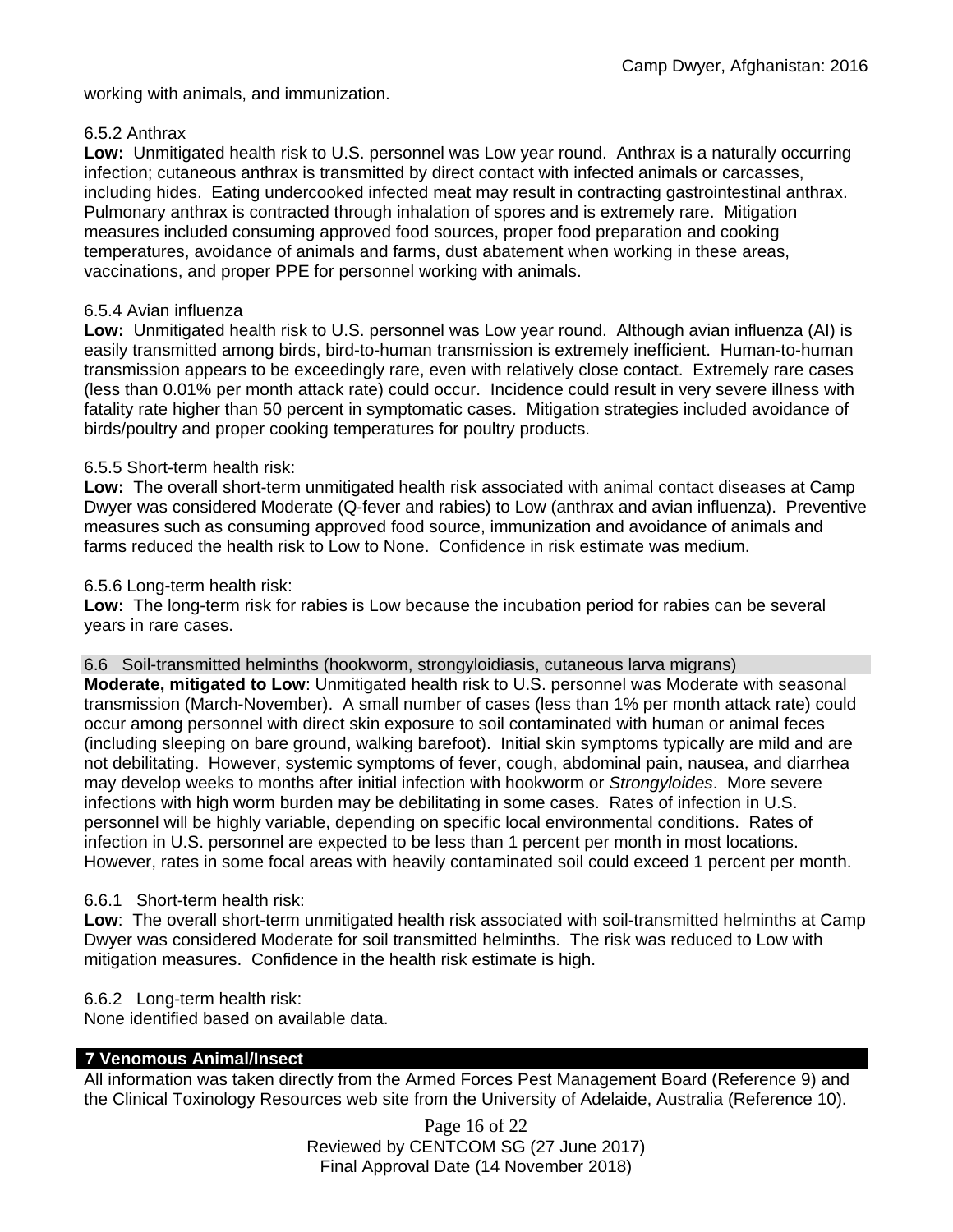The species listed below have home ranges that overlap the location of Camp Dwyer, and may present a health risk if they are encountered by personnel. See Section 10.4 for more information about pesticides and pest control measures.

### 7.1 Spiders

• *Latrodectus dahlia* (widow spider): Severe envenoming possible, potentially lethal. However, venom effects are mostly minor and even significant envenoming is unlikely to be lethal.

### 7.2 Scorpions

• *Androctonus afghanus, Androctonus amoreuxi,* and *Androctonus baluchicus*: Severe envenoming possible, potentially lethal. Severe envenoming may produce direct or indirect cardio toxicity, with cardiac arrhythmias, cardiac failure. Hypovolaemic hypotension possible in severe cases due to fluid loss through vomiting and sweating.

• *Afghanobuthus nuamanni, Buthacus striffleri*, *Compsobuthus afghanus*, *Compsobuthus rugosulus, Compsobuthus tofti*, *Mesobuthus caucasicus, Mesobuthus eupeus, Mesobuthus macmahoni, Orthochirus afghanus*, *Orthochirus bicolor, Orthochirus danielleae, Orthochirus erardi*, *Orthochirus heratensis, Orthochirus Jalalabadensis, Orthochirus monodi, Orthochirus pallidus, Orthochirus samrchelsis*, *Orthochirus scrobiculosus,* and *Sassanidotus gracilis*: There are a number of dangerous Buthid scorpions, but there are also some known to cause minimal effects only. Without clinical data it is unclear where these species fit within that spectrum.

• *Hottentotta alticola*, and *Hottentotta saulcyi*: Moderate envenoming possible but unlikely to prove lethal. Stings by these scorpions are likely to cause only short lived local effects, such as pain, without systemic effects.

• *Scorpiops afghanus, Scorpiops lindbergi*: Mild envenoming only, not likely to prove lethal. Stings by these scorpions are likely to cause only short lived local effects, such as pain, without systemic effects.

### 7.3 Snakes

• *Echis carinatus multisquamatus* (central Asian saw-scaled viper), *Echis carinatus sochureki* (Sochurek's saw-scaled viper), *Gloydius halys* (Haly's Pit Viper): Severe envenoming possible, potentially lethal. Bites may cause moderate to severe coagulopathy and haemorrhagins causing extensive bleeding.

• *Eristocophis mcmahoni* (McMahon's Viper): Severe envenoming possible, potentially lethal. Venom shows strong hemorrhagic activity. Mild to Moderate neurotoxic effects may occur.

• *Macrovipera lebetina obtuse* (Levant blunt-nosed viper)*, and Macrovipera lebetina turanica*  (Turan blunt-nosed viper): Severe envenoming possible, potentially lethal. Bites may cause mild to severe local effects, shock and coagulopathy.

• *Naja oxiana* (Oxus cobra): Severe envenoming possible, potentially lethal. Bites can cause systemic effects, principally flaccid paralysis.

• *Pseudocerastes persicus* (Persian horned viper): Unlikely to cause significant envenoming; limited clinical data suggest bites result in local effects only.

• *Bungarus caeruleus* (Common krait): Severe envenoming likely, high lethality potential. Krait bites can cause moderate to severe flaccid paralysis, respiratory failure, requiring intubation and

> Page 17 of 22 Reviewed by CENTCOM SG (27 June 2017) Final Approval Date (14 November 2018)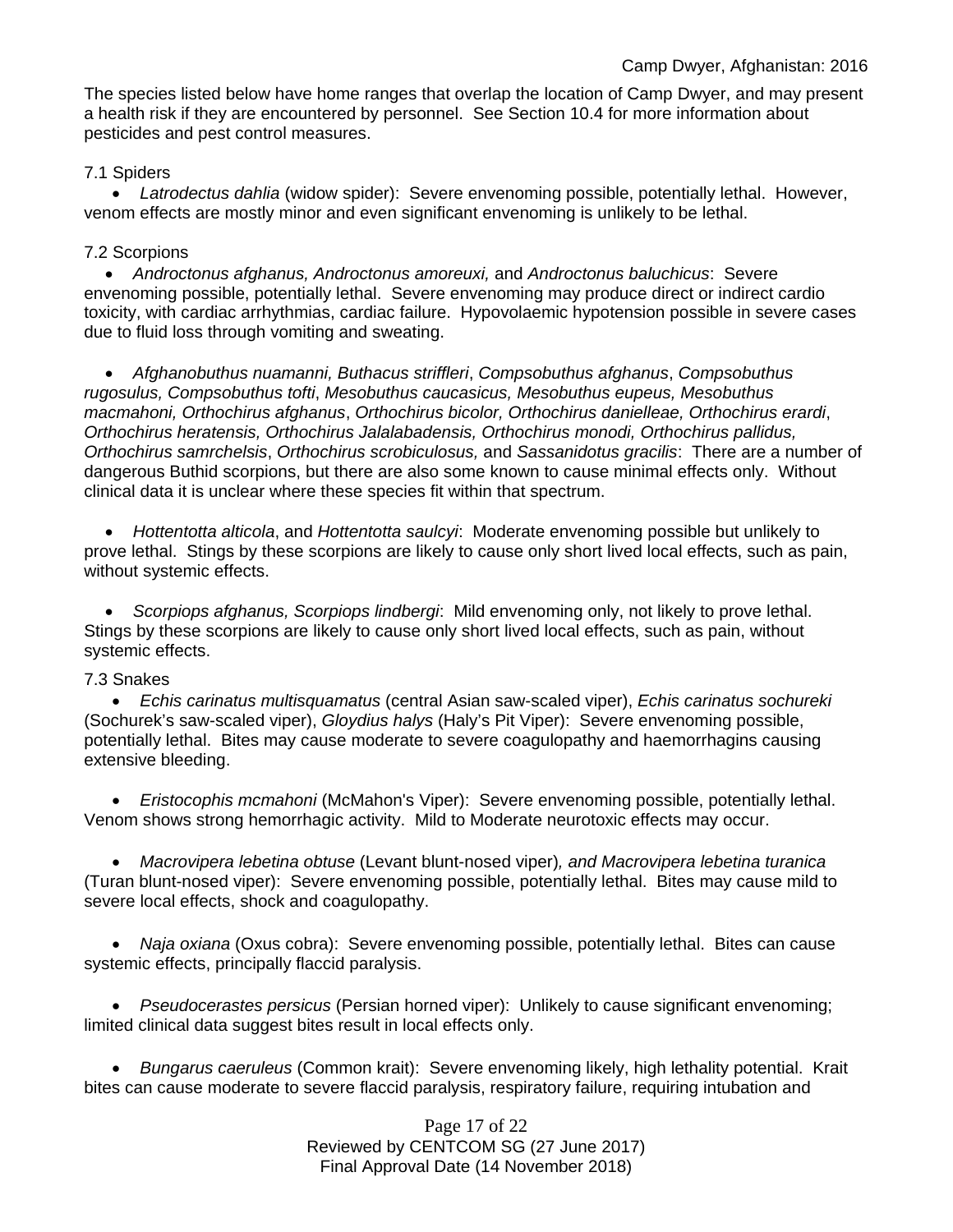ventilation in severe cases. Most victims bitten while asleep in huts at night. Bites may produce invisible or barely perceptible puncture marks. Human mortality rate is high without use of antivenom. Antivenom may prevent worsening of paralysis, but may not reverse established paralysis.

• *Gloydius himalayanus* (Himalayan pit viper), *Gloydius intermedius* (Central Asian pit viper): Potentially lethal envenoming, though unlikely, cannot be excluded. Bites cause local and sometimes systemic effects including necrosis, coagulopathy, and renal failure.

### 7.4 Short-term health risk:

**Low:** If encountered, effects of venom vary with species from mild localized swelling (e.g., widow spider) to potentially lethal effects (e.g., Haly's pit viper). See effects of venom above. Mitigation strategies included avoiding contact, proper wear of uniform (especially footwear), and timely medical treatment. Confidence in the health risk estimate is low (Reference 4, Table 3-6).

#### 7.5 Long-term health risk: **None identified.**

### **8 Heat/Cold Stress**

The average daily temperatures for Camp Dwyer range between 10°F to 50°F from January to May; 100°F from June to September; and 60°F to 90°F from October to December. Regional precipitation averaged approximately 3 inches per year, with most precipitation occurring between October and April. Between May and September, hot and dry northwesterly winds, called the "Wind of 120 Days", blow constantly during this period. From January to August, a local southerly dry and hot wind, called the "Afghan" blow frequently. Heat stress/injuries and cold stress/injuries are largely dependent on operational and individual factors instead of environmental factors alone (Reference 11).

#### 8.1 Heat

8.1.1 Short-term health risk:

**High, mitigated to Low**: The short-term health risk of heat injury was High in unacclimated personnel. Preventive measures such as work-rest cycles and proper hydration reduced the health risk to Low.

#### 8.1.2 Long-term health risk:

**Low:** The long-term health risk may be greater to certain susceptible persons–those older (i.e., greater than 45 years), in lesser physical shape, or with underlying medical/health conditions. Long-term health implications from heat injuries were rare but could occur–especially from more serious heat injuries such as heat stroke. It was possible that high heat in conjunction with various chemical exposures could increase long-term health risks, though specific scientific evidence was not conclusive.

#### 8.2 Cold

Short and Long-term health risks: The risk of cold injury was Low. Confidence in this risk estimate was medium**.**

# **9 Noise**

#### 9.1 Continuous

There were several stand-alone generators located throughout Camp Dwyer generating a continuous noise exposure. Workers on or adjacent to flight lines are further exposed to significant noise levels from aircraft. Vehicles also provide a source of occupational exposure to noise. Combat support hospital clinical staffers are exposed to noise when transporting patients from helicopters. Workers are provided appropriate protective equipment when and where needed.

> Page 18 of 22 Reviewed by CENTCOM SG (27 June 2017) Final Approval Date (14 November 2018)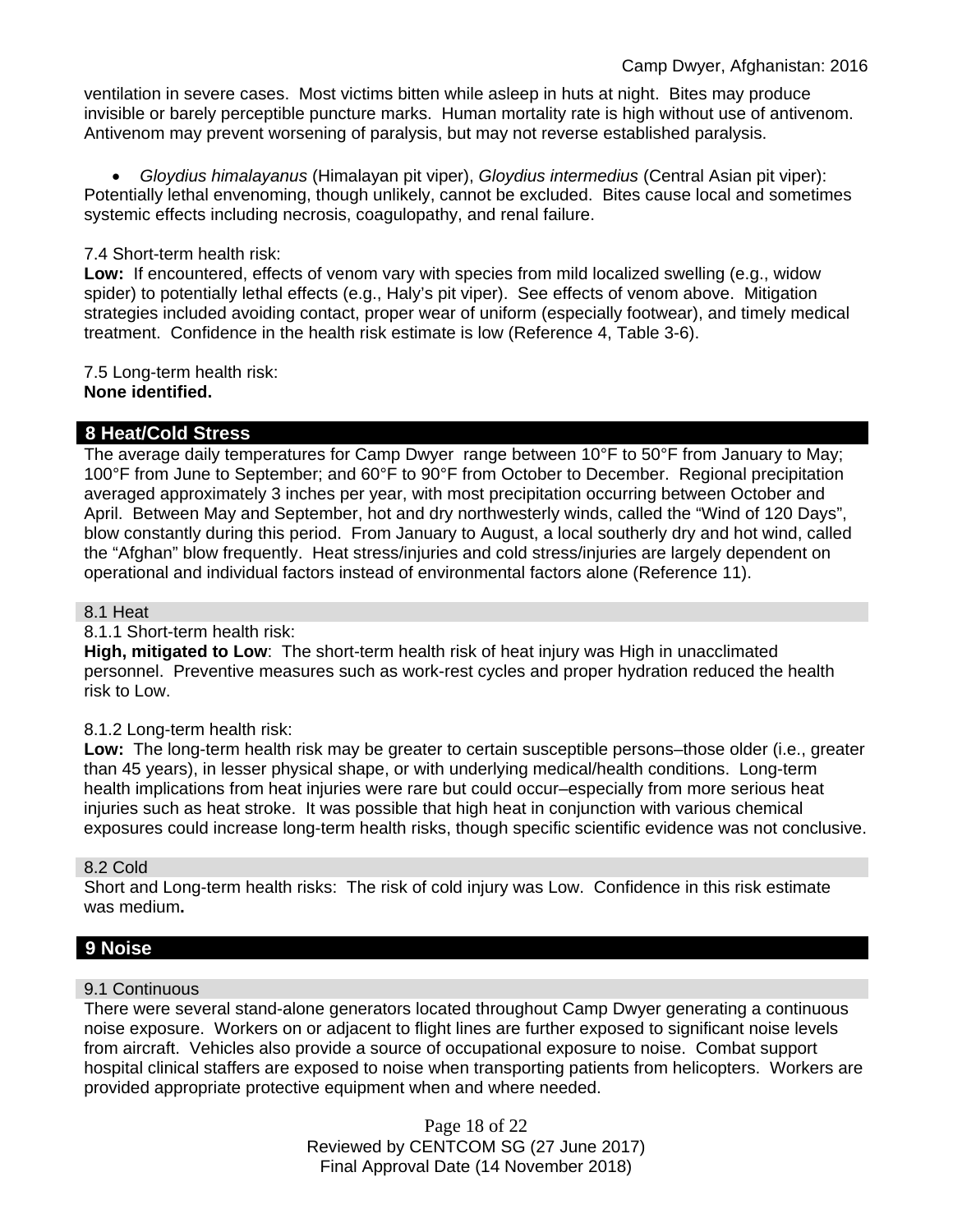### 9.1.1 Short-term health risk:

**Moderate to Low**: Moderate risk for personnel working near major noise sources. Low risk to the majority of personnel working near major noise sources who wear proper hearing protection with a low confidence level due to limited data.

### 9.1.2 Long-term health risk:

**High to Low**: High to moderate risk for personnel not wearing hearing protection (dependent on magnitude, frequency and duration of exposures). Low risk for personnel working near major noise sources who wear proper hearing protection.

#### 9.2 Impulse

No specific hazard sources were documented in the DOEHRS or MESL from 01 January 2016 to 31 December 2016.

### **10 Unique Incidents/Concerns**

#### 10.1 Potential environmental contamination sources

DoD personnel are exposed to various chemical, physical, ergonomic, and biological hazards in the course of performing their mission. These types of hazards depend on the mission of the unit and the operations and tasks which the personnel are required to perform to complete their mission. The health risk associated with these hazards depends on a number of elements including what materials are used, how long the exposure last, what is done to the material, the environment where the task or operation is performed, and what controls are used. The hazards can include exposures to heavy metal particulates (e.g., lead, cadmium, manganese, chromium, and iron oxide), solvents, fuels, oils, and gases (e.g., carbon monoxide, carbon dioxide, oxides of nitrogen, and oxides of sulfur). Most of these exposures occur when performing maintenance task such as painting, grinding, welding, engine repair, or movement through contaminated areas. Exposures to these occupational hazards can occur through inhalation (air), skin contact, or ingestion; however exposures through air are generally associated with the highest health risk.

#### 10.2 Waste Sites/Waste Disposal

There was a medical waste incinerator located at Camp Dwyer in the hazardous waste storage area. It incinerated approximately 500 pounds of regulated medical waste per month.

10.2.1 Short and Long-term health risks:

**Not evaluated**. No data to evaluate.

#### 10.3 Fuel/petroleum products/industrial chemical spills

There was a central fuel point at Camp Dwyer with JP-8 stored above ground. The central fuel farm had good secondary containment.

At the flight line, there was above ground storage of JP-8. The flight line fuel farm had good secondary containment.

10.3.1 Short and Long-term health risks:

**Low**: Low risk with a low confidence level.

10.4 Pesticides/Pest Control:

The health risk of exposure to pesticide residues is considered within the framework of typical residential exposure scenarios, based on the types of equipment, techniques, and pesticide products that have been employed, such as enclosed bait stations for rodenticides, various handheld equipment

> Page 19 of 22 Reviewed by CENTCOM SG (27 June 2017) Final Approval Date (14 November 2018)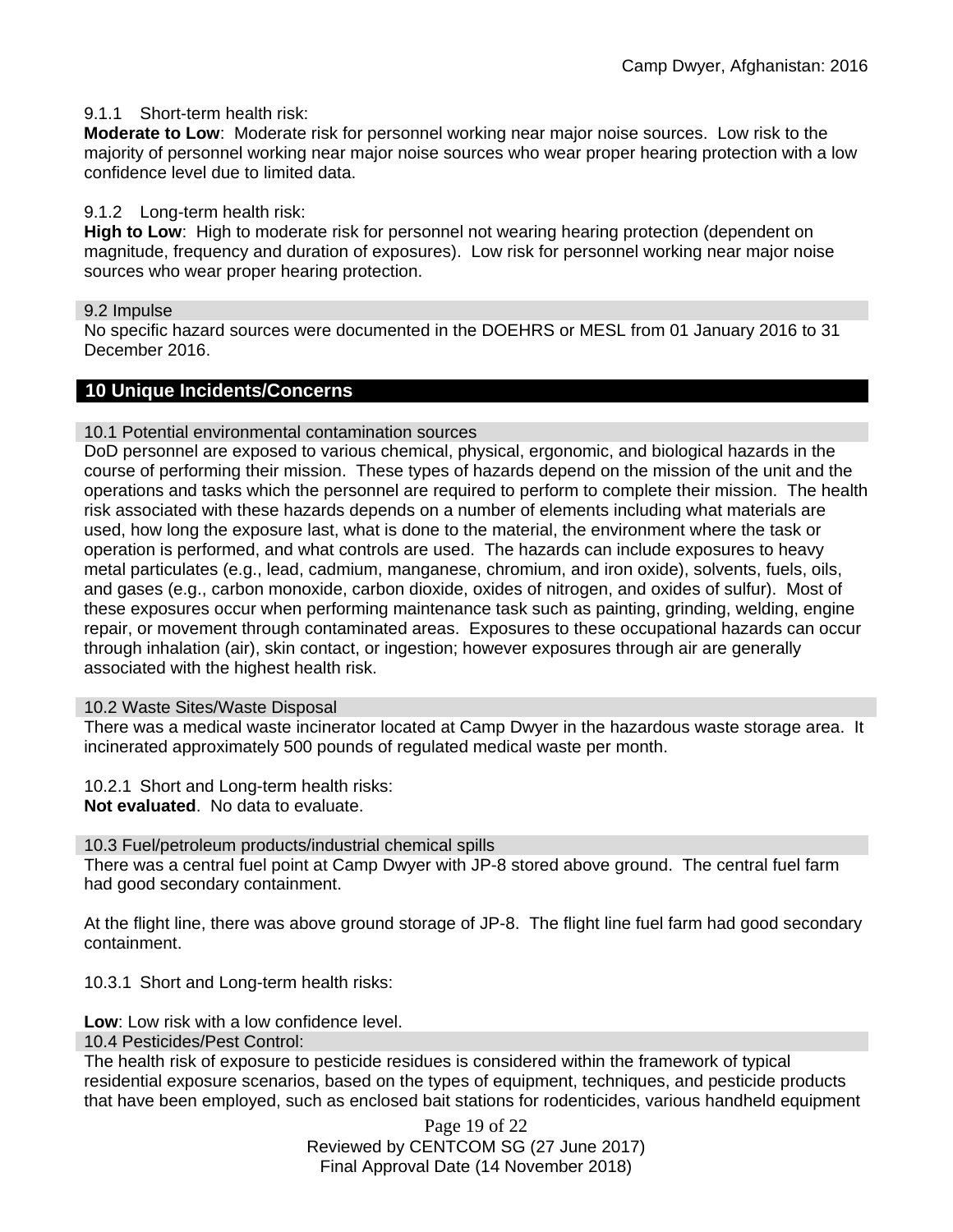for spot treatments of insecticides and herbicides, and a number of ready-to-use (RTU) methods such as aerosol cans and baits. The control of rodents required the majority of pest management inputs, with the acutely toxic rodenticides staged as solid formulation lethal baits placed in tamper-resistant bait stations indoors and outdoors throughout cantonment areas. Nuisance insects, including biting and stinging insects such as bees, wasps, and ants, also required significant pest management inputs. Use of pesticides targeting against these pests generally involved selection of compounds with low mammalian toxicity and short-term residual using pinpoint rather than broadcast application techniques. A contractor managed pesticides and pest control. Sticky fly traps and mice traps were provided as a self-help service.

10.4.1 Short and Long-term health risks: **Not evaluated.** No data to evaluate.

#### 10.5 Asbestos

No specific hazard sources were documented in the DOEHRS or MESL from 01 January 2016 to 31 December 2016.

#### 10.6 Lead-based Paint

No specific hazard sources were documented in the DOEHRS or MESL from 01 January 2016 to 31 December 2016.

#### 10.7 Burn Pit

There were no operating burn pits at Camp Dwyer. There was a burn pit located approximately two miles from the Coalition forces berthing. The contractor ceased burning when the prevailing wind changed directions toward the basecamp. No samples near/adjacent to any operating burn pits were provided for analysis. While not specific to Camp Dwyer, the consolidated epidemiological and environmental sampling and studies on burn pits that have been conducted as of the date of this publication have been unable to determine whether an association does or does not exist between exposures to emissions from the burn pits and long-term health effects (Reference 12). The Institute of Medicine committee's (Reference 12) review of the literature and the data suggests that service in Iraq or Afghanistan (i.e., a broader consideration of air pollution than exposure only to burn pit emissions) may be associated with long-term health effects, particularly in susceptible (e.g., those who have asthma) or highly exposed subpopulations, such as those who worked at the burn pit. Such health effects would be due mainly to high ambient concentrations of PM from both natural and anthropogenic sources, including military sources. If that broader exposure to air pollution turns out to be relevant, potentially related health effects of concern are respiratory and cardiovascular effects and cancer. Susceptibility to the PM health effects could be exacerbated by other exposures, such as stress, smoking, local climatic conditions, and co-exposures to other chemicals that affect the same biologic or chemical processes. Individually, the chemicals measured at burn pit sites in the study were generally below concentrations of health concern for general populations in the United States. However, the possibility of exposure to mixtures of the chemicals raises the potential for health outcomes associated with cumulative exposure to combinations of the constituents of burn pit emissions and emissions from other sources.

> Page 20 of 22 Reviewed by CENTCOM SG (27 June 2017) Final Approval Date (14 November 2018)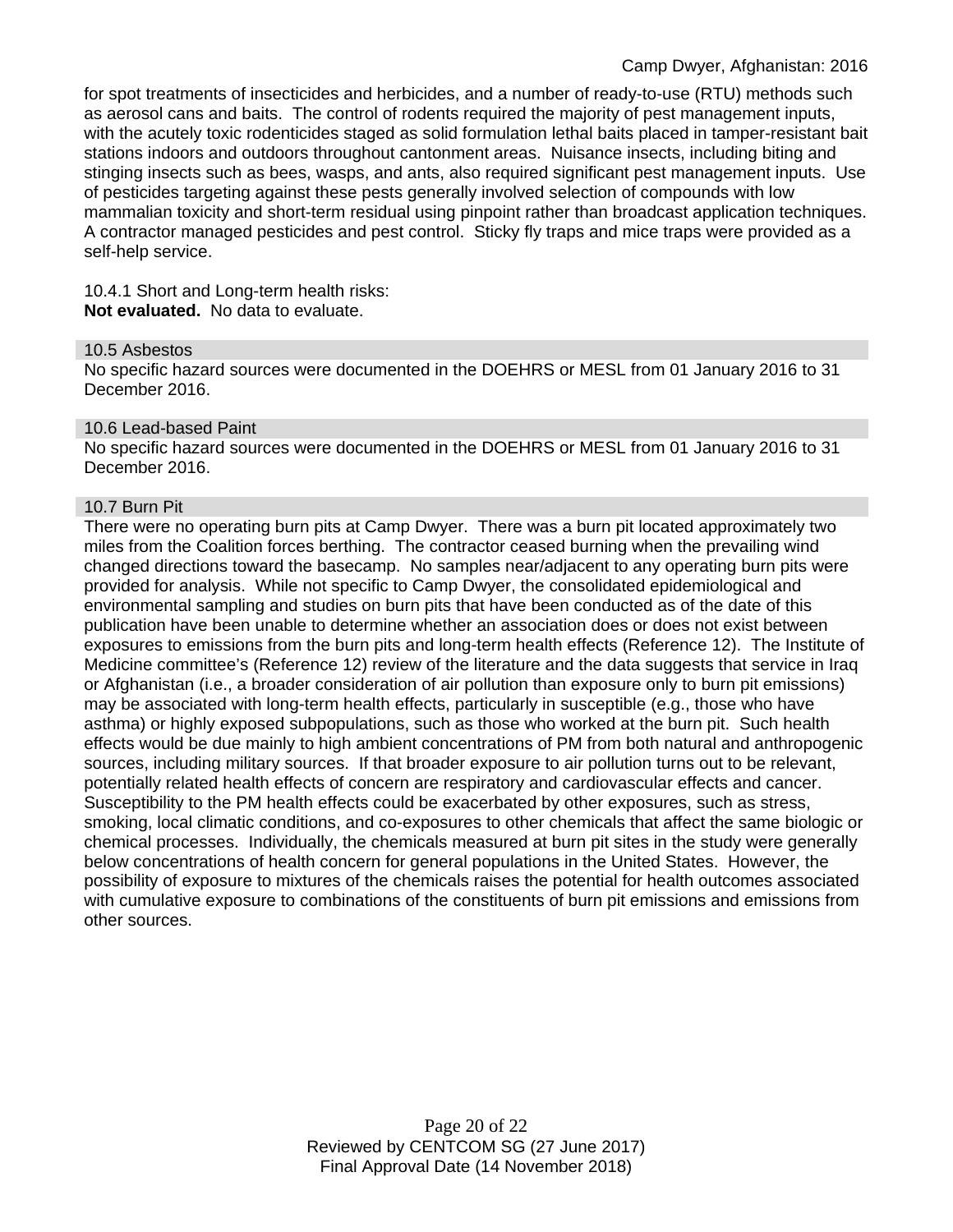# **11 References**

- 1. Defense Occupational and Environmental Health Readiness System (referred to as the DOEHRS-EH database) at [https://doehrs-ih.csd.disa.mil/Doehrs/.](https://doehrs-ih.csd.disa.mil/Doehrs/) Department of Defense (DoD) Instruction 6490.03, Deployment Health, 2006.
- 2. DoDI 6055.05, Occupational and Environmental Health, 2008.
- 3. Joint Staff Memorandum (MCM) 0017-12, Procedures for Deployment Health Surveillance, 2012.
- 4. USA PHC TG230, June 2013 Revision.
- 5. Occupational and Environmental Health Site Assessment (OEHSA) Survey Report, Base Camp Dwyer. 983rd Medical Detachment. 30 November-15 December 2016.
- 6. DoD MESL Data Portal: [https://mesl.apgea.army.mil/mesl/.](https://mesl.apgea.army.mil/mesl/) Some of the data and reports used may be classified or otherwise have some restricted distribution.
- 7. Modification 12 to United States Central Command Individual Protection and Individual Unit Deployment Policy, 02 December 2013.
- 8. CDC. 2012. Morbidity and Mortality Weekly Report. Imported Human Rabies in a U.S. Army Soldier. May 4, 2012. 61(17); 302-305.
- 9. Armed Forces Pest Management Board: [http://www.afpmb.org/content/venomous-animals](http://www.afpmb.org/content/venomous-animals-country#Afghanistan)[country#Afghanistan.](http://www.afpmb.org/content/venomous-animals-country#Afghanistan) U.S. Army Garrison - Forest Glen, Silver Spring, MD.
- 10. Clinical Toxinology Resources: [http://www.toxinology.com/.](http://www.toxinology.com/) University of Adelaide, Australia.
- 11. Goldman RF. 2001. Introduction to heat-related problems in military operations. In: Textbook of military medicine: medical aspects of harsh environments Vol. 1, Pandolf KB, and Burr RE (Eds.), Office of the Surgeon General, Department of the Army, Washington DC.
- 12. IOM (Institute of Medicine). 2011. Long-term health consequences of exposure to burn pits in Iraq and Afghanistan. Washington, DC: The National Academies Press.